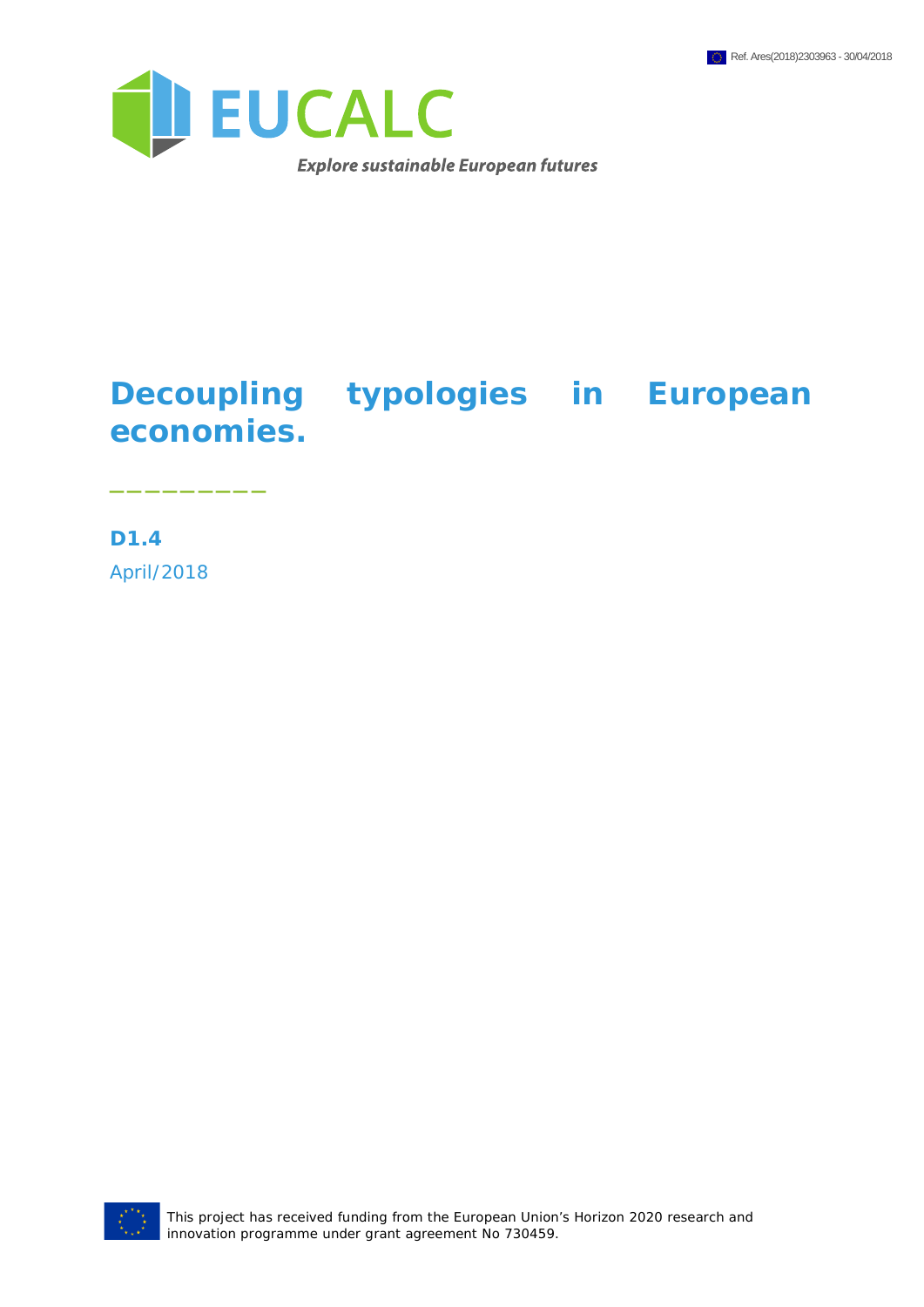

| <b>Project Acronym and</b><br><b>Name</b> | EU<br>Calculator: trade-offs and pathways towards<br>sustainable and low-carbon European Societies - EUCalc |
|-------------------------------------------|-------------------------------------------------------------------------------------------------------------|
| <b>Grant Agreement</b><br><b>Number</b>   | 730459                                                                                                      |
| <b>Document Type</b>                      | Deliverable                                                                                                 |
| <b>Work Package</b>                       | WP <sub>1</sub>                                                                                             |
| <b>Document Title</b>                     | Decoupling typologies in European economies.                                                                |
| <b>Main authors</b>                       | Moreau V., Neves. C., Costa, L.                                                                             |
| <b>Partner in charge</b>                  | <b>PIK</b>                                                                                                  |
| <b>Contributing partners</b>              | <b>EPFL</b>                                                                                                 |
| <b>Release date</b>                       | April 2018                                                                                                  |
| <b>Distribution</b>                       | All involved authors and co-authors agreed on the<br>publication.                                           |

#### **Short Description**

This deliverable analyses contemporary factors underlying the energy consumption and territorial CO<sub>2</sub> emissions in European member states by economic sector, and relates them to structural changes like deindustrialisation, tertiarisation and efficiency gains. It exposes time persistent patterns of structural and intensity changes in the secondary sector of Europe, and identifies countries for which increases in territorial emissions brought about by demographic and economic growth are outpaced by reductions caused by structural change and efficiency gains.

| <b>Quality check</b>   |             |  |
|------------------------|-------------|--|
| Name of reviewer       | <b>Date</b> |  |
| <b>Steffania Tron</b>  | 27-04-2018  |  |
| <b>Giuseppe Forino</b> | 27-04-2018  |  |

#### **Statement of originality:**

This deliverable contains original unpublished work except where clearly indicated otherwise. Acknowledgement of previously published material and of the work of others has been made through appropriate citation, quotation or both.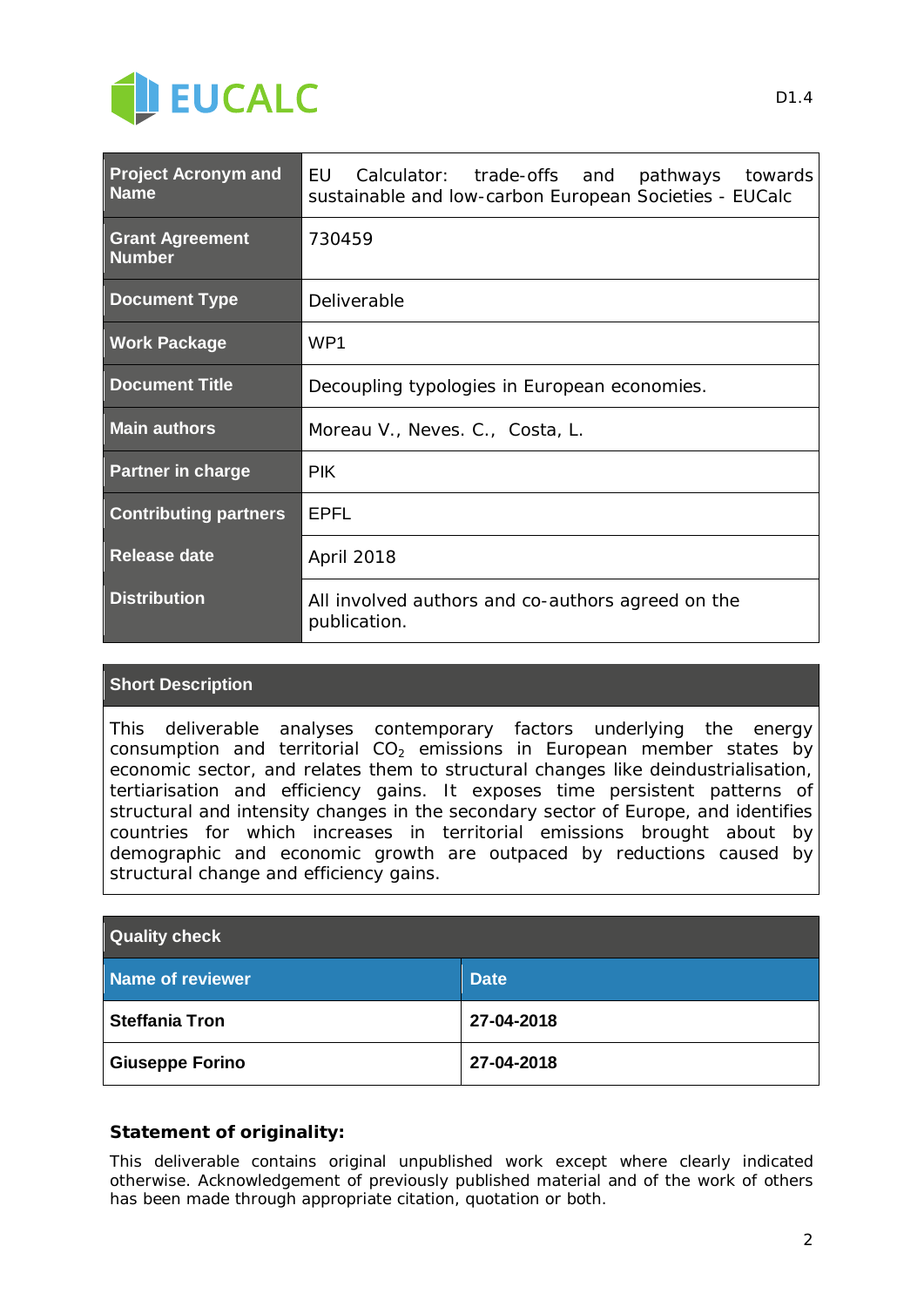

## **Table of Contents**

| 1            |                                                                                |  |
|--------------|--------------------------------------------------------------------------------|--|
| $\mathbf{2}$ |                                                                                |  |
| 3            |                                                                                |  |
|              | 4.1 Activity, Structure and intensity effects in energy consumption 11         |  |
| 5.           | 5.1 Activity, structural and intensity effects in CO <sub>2</sub> emissions 16 |  |
|              | 6 Typologies of energy and emissions change in Europe  19                      |  |
| 7            |                                                                                |  |
|              |                                                                                |  |
| 8.           |                                                                                |  |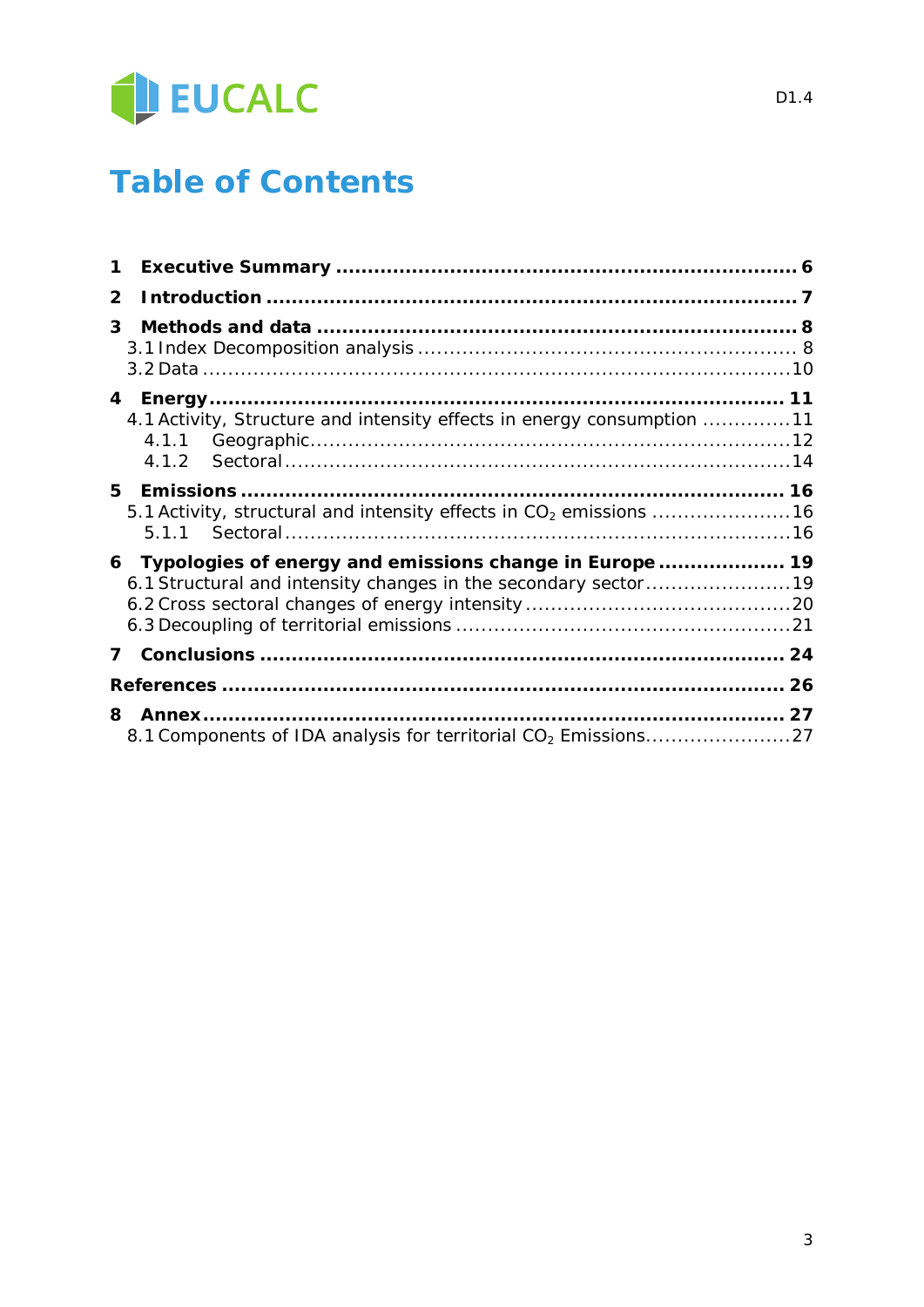# EUCALC

## **List of Figures**

| Figure 1 - Decomposition of final energy consumption in Activity, Structural and<br>Intensity effects in the EU (Luxembourg and Malta excluded).  11                    |
|-------------------------------------------------------------------------------------------------------------------------------------------------------------------------|
| Figure 2 - Structural effects in the secondary (industry) sector broken down by                                                                                         |
| Figure 3 - Energy intensity changes in the secondary (industry) sector broken                                                                                           |
| Figure 4 - Relative contribution of the activity, structural and intensity effects in<br>the change of final energy consumption in the primary (agriculture, fisheries, |
| Figure 5 - Relative contribution of the activity, structural and intensity effects in<br>the change of final energy consumption in the secondary (industry) sector in   |
| Figure 6 - Relative contribution of the activity, structural and intensity effects in<br>the change of final energy consumption in the tertiary (services) sector in    |
| Figure 7 - Ranking of countries according to changes intensity of the primary                                                                                           |
| Figure 8 - Ranking of countries according to changes in structure of the                                                                                                |
| Figure 9 - Ranking of countries according to changes in activity of the tertiary                                                                                        |
| Figure 10 - Patterns of structure (left) and intensity (right) across time in the                                                                                       |
| Figure 11 - Typologies of decrease of structure in the primary and secondary<br>sectors (left); and cross sectional decrease of intensity (right) 21                    |
| Figure 12 - Activity effect vs the combined effect of structure and intensity for                                                                                       |
| Figure 13 - Activity effect vs the combined effect of structure and intensity for                                                                                       |
| Figure 14 - Activity effect vs the combined effect of structure and intensity for                                                                                       |
|                                                                                                                                                                         |
| Figure 16 - IDA results for the secondary sector, period 2015-2010 27                                                                                                   |
| Figure 17 - IDA results for the tertiary sector, period 2015-2010 28                                                                                                    |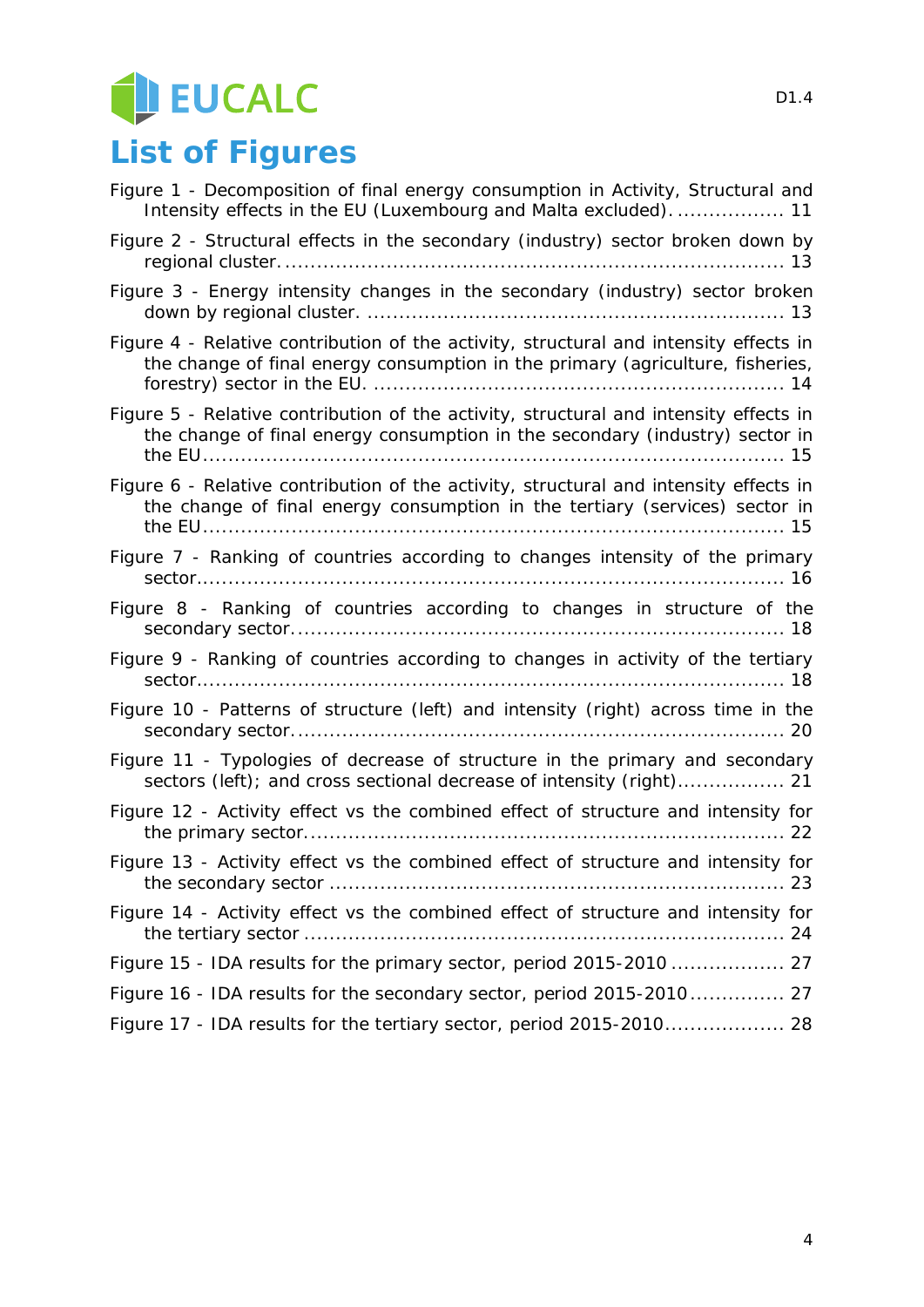## EUCALC **List of abbreviations**

- IDA Index decomposition analysis
- LMDI Log mean divisia index
- Mtoe Million tonnes of oil equivalent.
- NUTS Nomenclature of territorial units for statistics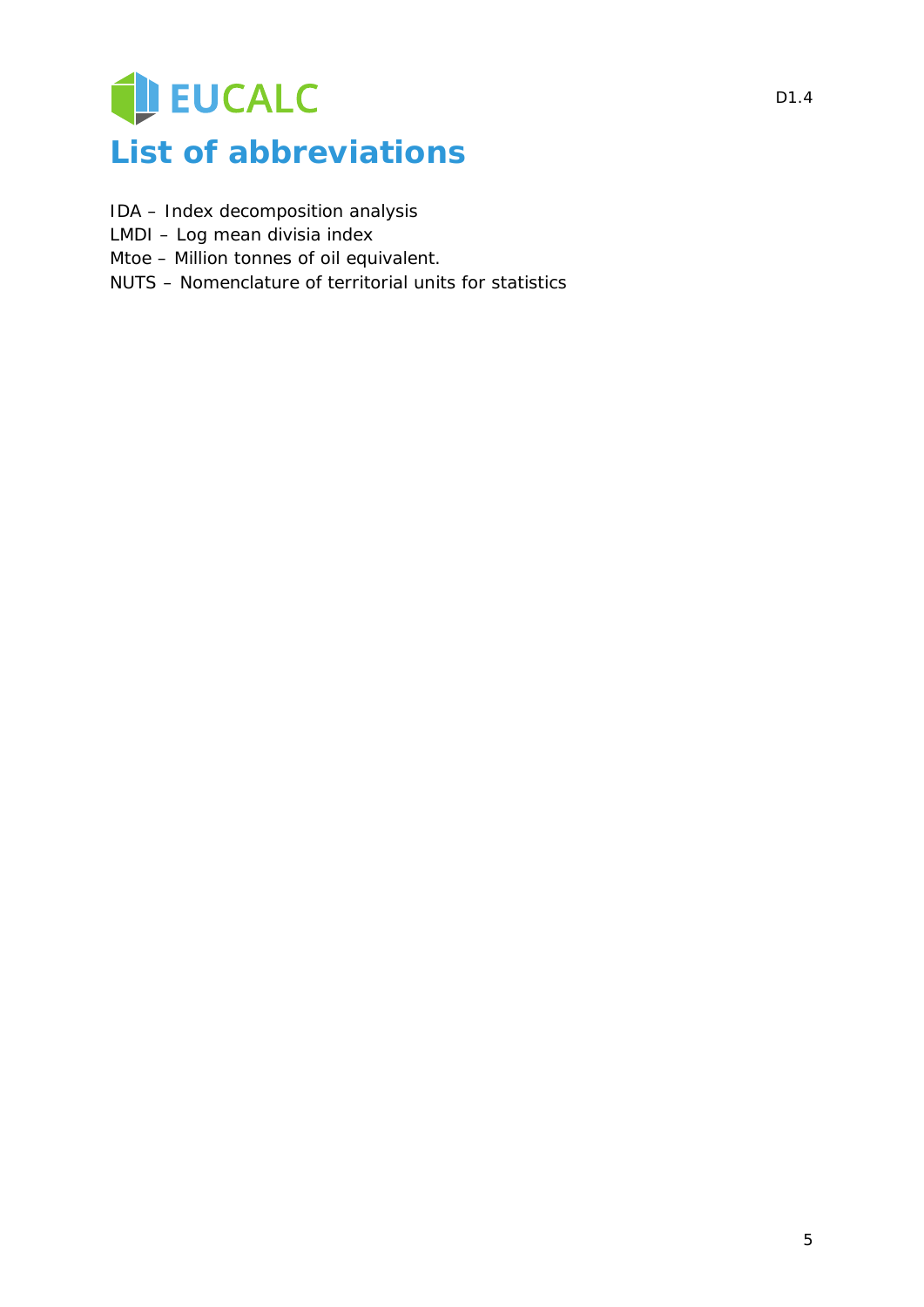

**1 Executive Summary**

This deliverable analyses contemporary factors underlying the energy consumption and territorial  $CO<sub>2</sub>$  emissions in European member states and economic sectors, and relate them to structural changes like deindustrialisation, tertiarisation and technological innovations. The factors underlying energy consumption were decomposed by the means of and Index Decomposition Analysis (IDA) technique (Ang & Zhang 2000) which allows to link the variation of final energy consumption and  $CO<sub>2</sub>$  emissions of a country to changes in the level of *activity* or *scale* of the economy (effect of the economic growth); changes in the *structure* of the economy (shifts of economic activity from one sector to another, typical agriculture to industry to services and outsourcing); and changes in *energy intensity* which primarily is due to improved energy efficiency measures. The IDA analysis for the case of energy is done for the years 1995 to 2014 and sectioned into five time-intervals. The IDA for the case of territorial  $CO<sub>2</sub>$  emissions is done for the years running from 2010 to 2015. For the case of the IDA analysis of energy consumption this deliverable engages on identifying patterns of structure and intensity changes by sector and across sector that are persistent in time, that is, that occurred more often than not during the five time periods evaluated.

While results of the IDA on energy varied greatly among countries, negative structural effects in the secondary sector played a role in all countries. These effects were predominant in the 1990s and early 2000s, after which they mostly subsided and gave way to larger intensity effects. This supports the hypothesis that a significant portion of the drop in energy consumption in European countries is due to deindustrialization rather than to energy efficiency. In regard to the IDA made for territorial emissions of  $CO<sub>2</sub>$  the results are in line with those obtained for the case of energy. We found that for the majority of the countries, the negative effect (decrease) in emissions brought about improvements in efficiently and structural changes outpace the positive (increase) effect on emissions brought about economic growth. For the time period evaluated (2010- 2015) this has been particularly true to the tertiary and primary sectors. For the secondary (by far the most energy intensity sector) such apparent decoupling is also observed among countries but to lesser extent.

When IDA results for energy and emissions are compared for the matching time period, preliminary results point for the existence of a considerable lag between decreases in energy consumption and drop in territorial emissions in Europe. We have determined that the percent reduction of final energy consumption in the secondary sector is circa two times larger than the corresponding savings in territorial  $CO<sub>2</sub>$  emissions. This highlights that in general the reduction of emissions will be felt much slower that the achievements in energy savings.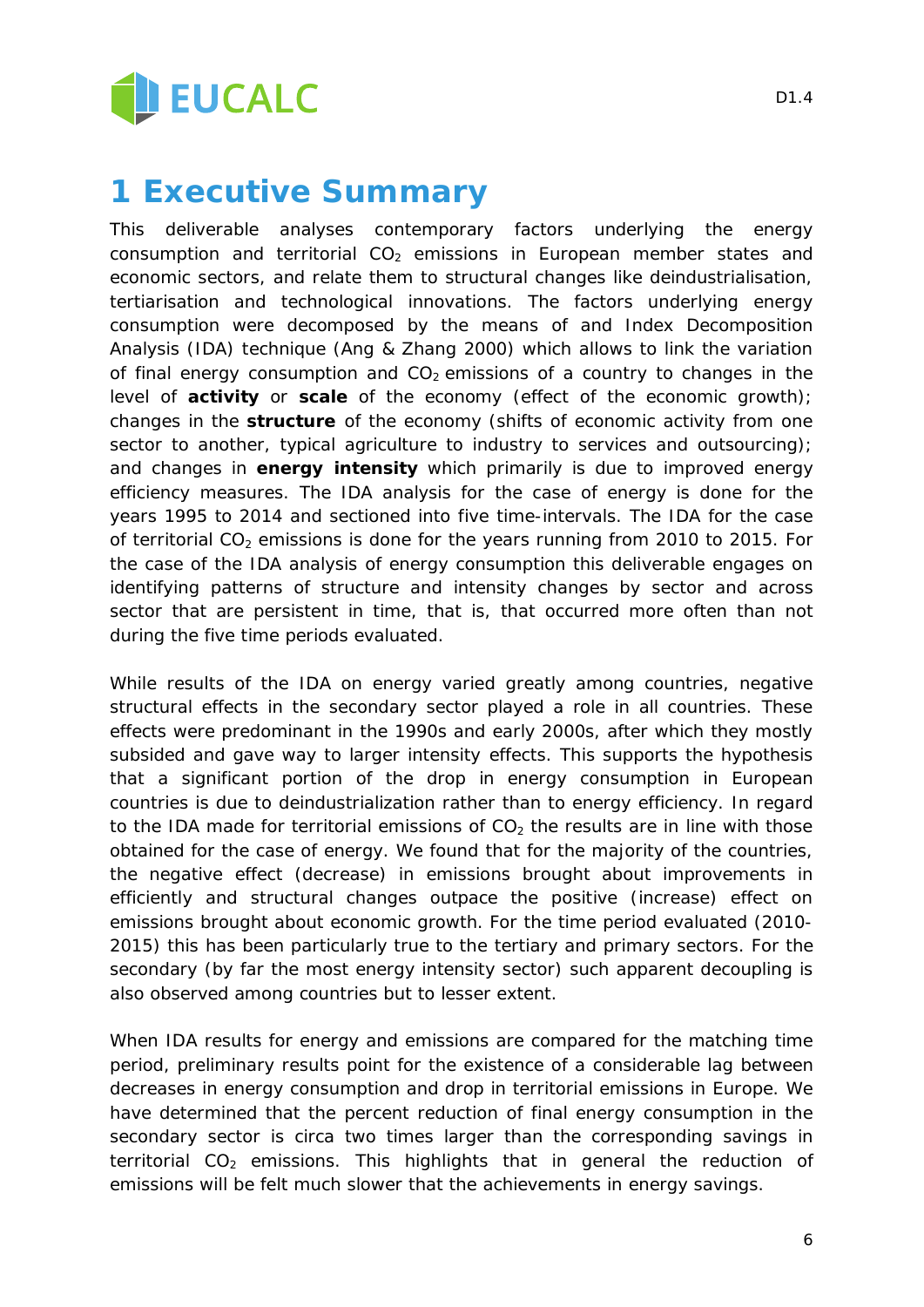

## **2 Introduction**

Decoupling energy consumption from economic growth is broadly accepted as a strategy to reduce energy consumption and achieve emissions targets (EEA, 2016). The ratio between energy use and economic output, also known as "energy intensity", is the indicator used to assess the depth and rate of decoupling of final energy consumption and economic growth. Decoupling of any natural resource, such as energy, and economic output can be (i) relative, when the growth rate of energy consumption is positive but less than that of economic growth, or (ii) absolute, when energy consumption is stable or declining while the economy is growing (UNEP, 2011). In the particular case of the EU-28, data from the European Environment Agency (EEA) shows that this decoupling was been relative until approximately 2005, after which it became absolute (EEA, 2016).

However, this decoupling can also be distinguished between real and virtual (Moreau & Vuille, 2018). Real decoupling occurs due to actual energy consumption reduction measures in economic activities. Virtual decoupling, on the other hand, is an apparent reduction in energy intensity due to changes in economic structure, such as increased reliance on imports, which reduce domestic energy consumption by exporting it abroad. Understanding what are the drivers of decoupling helps to evaluate the effectiveness of different policies. It allows, for example, to quantify how much of the decoupling can be attributed to global, regional or national changes in economic structure, especially at the level of industrial activities; and how much can be credited to energy efficiency measures and innovations.

The case made for the decoupling of energy consumption and economic growth is equally valid for the case of the decoupling between territorial  $CO<sub>2</sub>$  emissions and economic growth. The latter has been investigated in the context of human development and fairness approaches to global mitigation (Costa et al 2011, Steinberger et al 2012). These studies noted that the decoupling of territorial emissions and human development has been underway for advanced economies and that in the process less developed economies are benefiting (in terms of human development) by a rise in their territorial emissions. Nevertheless, accounting for emissions embodied in consumption (those attributable to the manufacturing of materials and products imported by a country) reveals that further socio-economic benefits are accruing to carbon-importing (high developed countries) rather than carbon-exporting countries (mostly developing or emerging economies).

This deliverable aims at gaining a deeper understanding of the driving forces behind in final energy consumption and territorial  $CO<sub>2</sub>$  emissions in Europe. We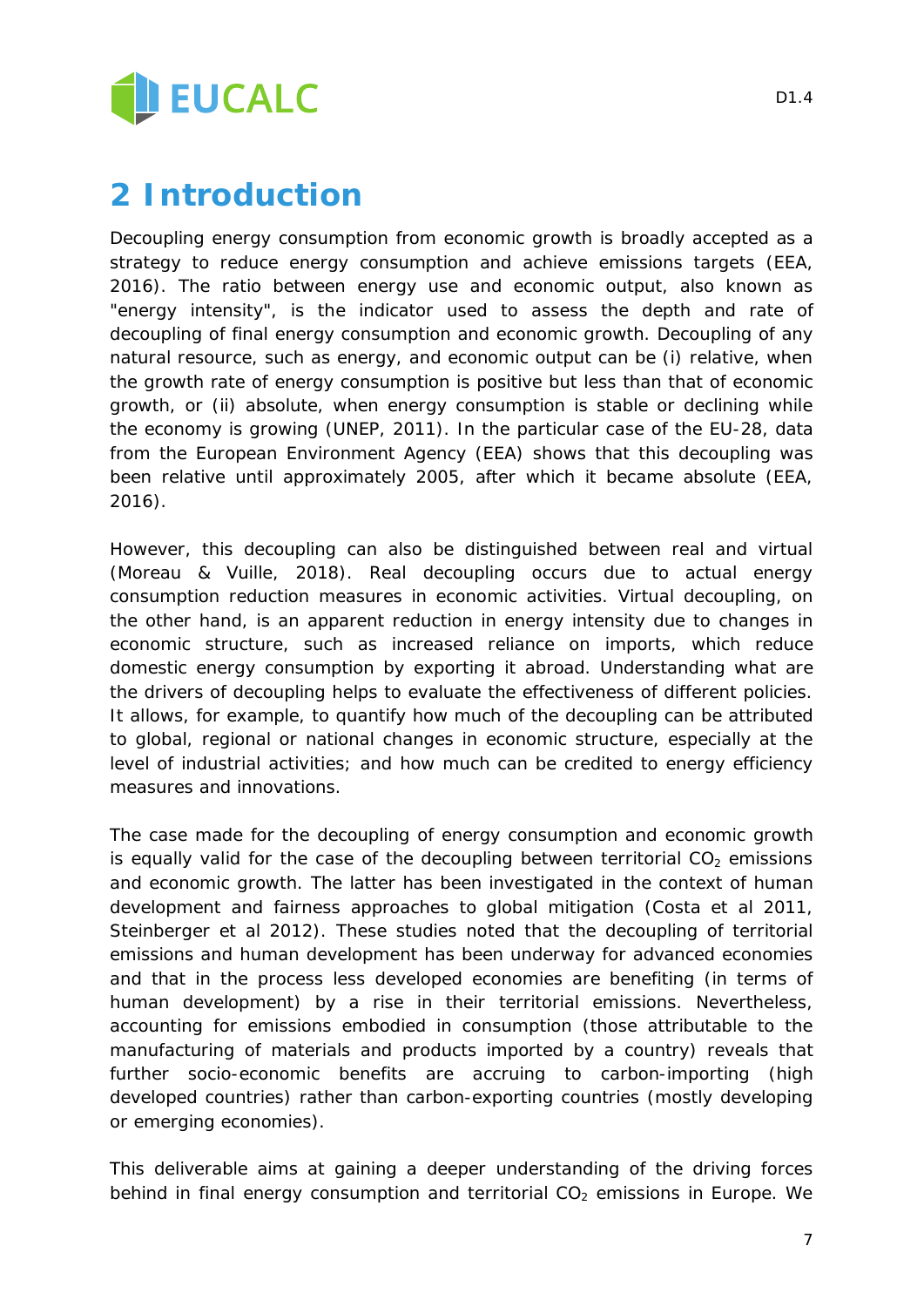

do so by undertaking a decomposition analysis in which the effects of activity/scale (population & economic growth), structure (deindustrialization & tertiarization) and intensity (energy/ $CO<sub>2</sub>$  efficiency) are isolated across country and sector. Once the effects are isolated we conduct an exploratory analysis in the search of typologies (classification of observations in terms of their attributes on multiple variables) across countries. For the case of energy, typologies indicate the countries for which the structure of the secondary sector has had a persistent negative evolution in time, from those where the structural effect oscillated between positive and negative. A further typology sections the countries for which the effect of intensity has been persistently decreasing, at the same time, for the primary and secondary sectors. In regard to emissions, the typologies indicate the countries for which the increase of emissions brought about by economic growth has been outpaced by efficiency gains and structural change. The analysis is conducted for the primary, secondary and tertiary sectors.

## **3 Methods and data**

#### **3.1 Index Decomposition analysis**

Decomposing the factors underlying energy consumption can be achieved in two ways, namely Index Decomposition Analysis (IDA) and Structural Decomposition Analysis (SDA). Aside from their mathematical foundations, a key difference between these methods is the data sources. SDA uses Input-Output Tables, while IDA uses sector level data. As such, IDA requires less data, but also outputs less detailed results when decomposing the economic structure of a country. Additionally, SDA can account for indirect demand effects, which are ignored in IDA (Hoekstra et al., 2003). However, from an applied perspective, five times more analyses in energy and environment used IDA over SDA between 2000 and 2010, in part because IDA has seen more systematic developments (Su and Ang, 2012). The choice between SDA and IDA is not only based on the complexity of the desired investigation and output, but also on data availability.

IDA was applied in this case. Based on index number theory, it encompasses several methods, all falling within two categories: Laspeyres Index and Divisia Index. The log mean Divisia index (LMDI) is widely used among Divisia index methods, while the modified Fisher index is recommended among the Laspeyres index methods (Ang, 2004). In addition, decomposition can be additive (studying the difference in an indicator between two periods), or multiplicative (studying the ratio between two periods). IDA was conducted using additive LMDI, with the following problem formulation. The identity equation is:

$$
E = \sum_{i} E_i = \sum_{i} Q \frac{Q_i E_i}{Q Q_i} = \sum_{i} Q S_i I_i
$$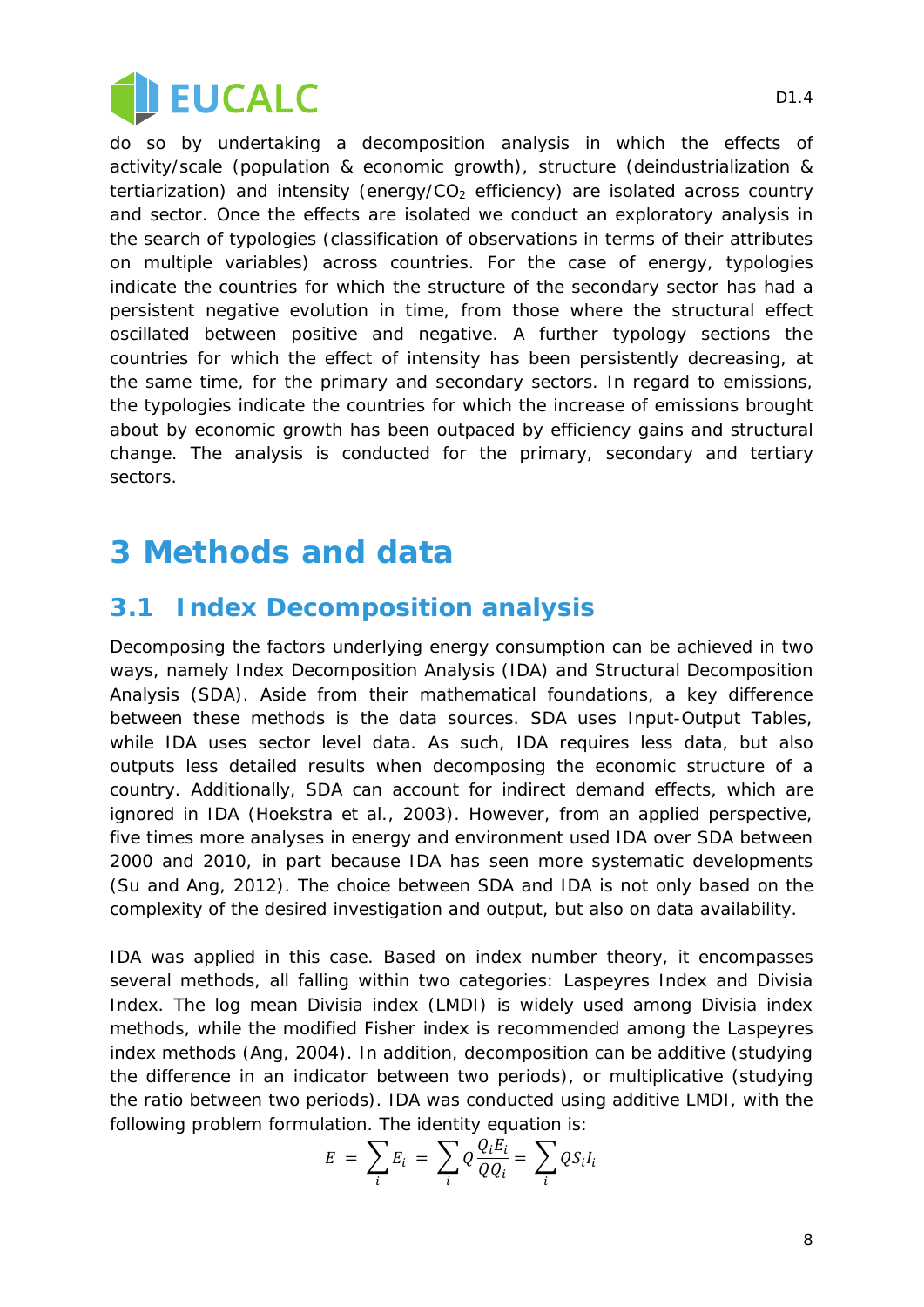

Where  $E$  is the total final energy consumption of the country,  $E_i$  is the energy consumption of the *i*th sector, *Q* is the total economic output (GDP) of the country, and  $Q_i$  is the value added of the  $i$ th sector. As such,  $Q$  is the *activity* effect (or the effect of economic growth), *S* is the *structure* effect, or the share of value added of a sector over GDP (*Qi/Q*), while *I* is the *intensity* effect, or the energy consumption per unit of economic output (*Ei/Qi*).

A few caveats must be included here: because both residential and transport sector data are included in the IDA, a few adaptations were made in the equation when calculating their effects. For services and industry, value added is used. However, this is not how transport and residential effects were measured. In lieu of value added, average floor area of dwellings was used for the residential sector and passenger-km was used for passenger transport and tone-km for freight.

The effects of each of these drivers (activity, structure and intensity) on the overall changes in energy consumption are measured through the equation:

$$
\Delta E = \Delta Q + \Delta S + \Delta I
$$

Where

$$
\Delta Q = \sum_{i} \frac{E_i^T - E_i^0}{ln E_i^T - ln E_i^0} ln \left( \frac{Q^T}{Q^0} \right)
$$

$$
\Delta S = \sum_{i} \frac{E_i^T - E_i^0}{ln E_i^T - ln E_i^0} ln \left( \frac{S_i^T}{S_i^0} \right)
$$

and

$$
\Delta I = \sum_{i} \frac{E_i^T - E_i^0}{ln E_i^T - ln E_i^0} ln \left( \frac{I_i^T}{I_i^0} \right)
$$

The application of LMDI for the IDA case is much simpler, as the IDA only uses sector level data. Additionally, as it can be seen from this formulation, the IDA requires significantly less data (GDP, added value and energy consumption are the only requirements in this case. Thanks to the flexible nature of IDA, residential energy consumption and transportation are included both in the structural and energy intensity effects given the availability of sector level data.

In regard to the IDA for the case of territorial emissions, the approach followed is identical to the one described for energy consumption. The effects of each of activity, structure and intensity on the overall changes in territorial  $CO<sub>2</sub>$  emissions  $(\Delta C)$  are measured through the equation:

$$
\Delta C = \Delta Q + \Delta S + \Delta I
$$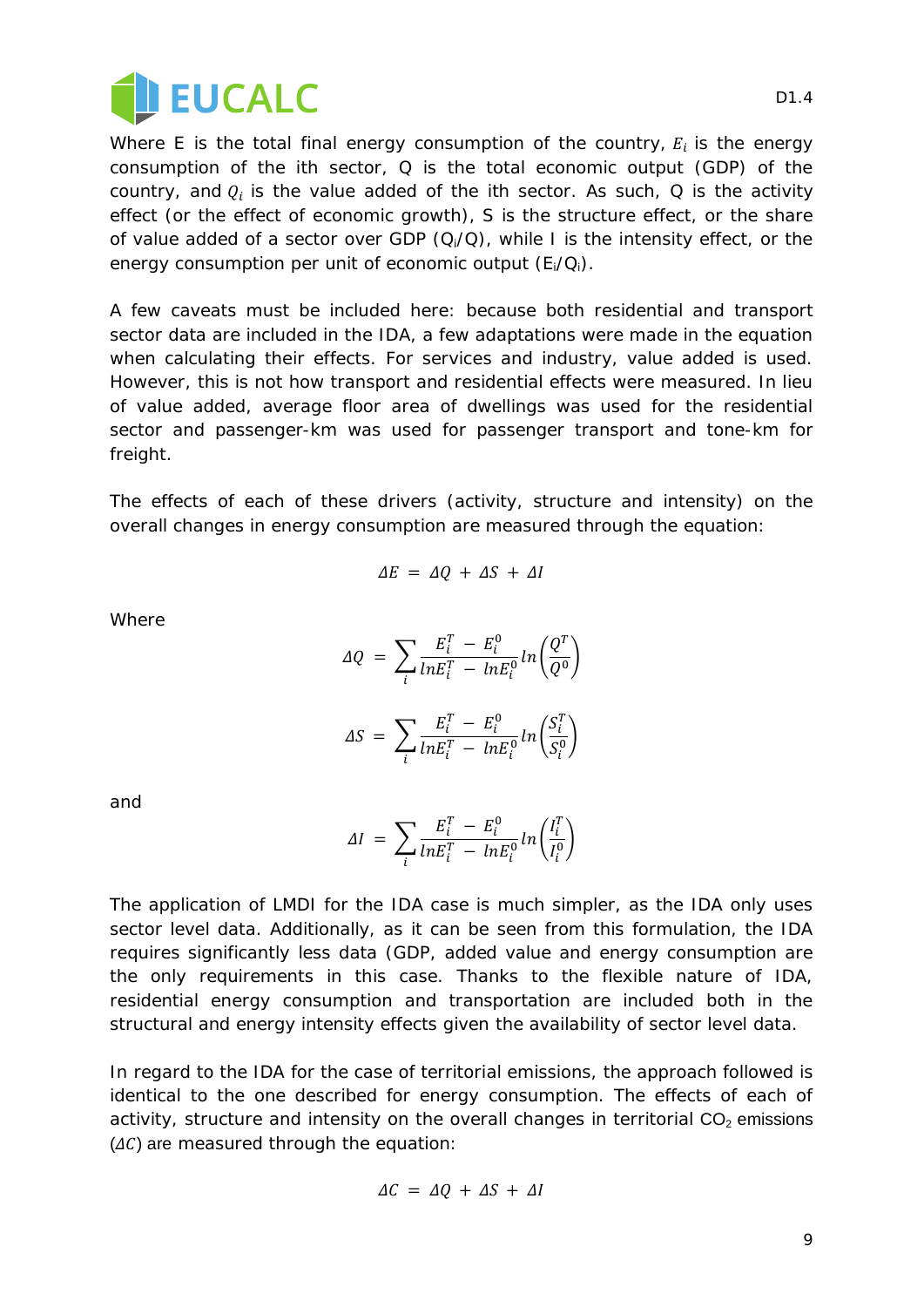

**Where** 

$$
\Delta Q = \sum_{i} \frac{C_i^T - C_i^0}{ln E_i^T - ln E_i^0} ln \left( \frac{Q^T}{Q^0} \right)
$$

$$
\Delta S = \sum_{i} \frac{C_i^T - C_i^0}{ln E_i^T - ln E_i^0} ln \left( \frac{S_i^T}{S_i^0} \right)
$$

and

l

$$
\Delta I = \sum_{i} \frac{C_i^T - C_i^0}{ln C_i^T - ln C_i^0} ln \left( \frac{I_i^T}{I_i^0} \right)
$$

#### **3.2 Data**

The data for the IDA analysis regarding energy consumption primarily came from the ODYSSEE-MURE database<sup>[1](#page-9-0)</sup>, with detailed data available from 1990 to present for most EU countries. Time series were divided into five periods, 1990-1995, 1995-2000, 2000-2005, 2005-2010, 2010-2014. This division simplified the observation of long term trends given the inertia in the industrial system. However, the database is incomplete, and for several countries and/or periods, part of the data had to be complemented with data from the World Input Output Database (WIOD) which also covers the EU. All monetary values were adjusted to constant euros 2005.

Emissions data for the IDA analysis regarding  $CO<sub>2</sub>$  emissions were taken primarily from EUROSTAT air emissions account database<sup>[2](#page-9-1)</sup> broken down by economic activities classification in the EU (abbreviated as  $NACE<sup>3</sup>$  $NACE<sup>3</sup>$  $NACE<sup>3</sup>$ ). Information of value added of economic activities, for the matching time frame, was taken from the EUROSTAT regional economic accounts database  $4$ ; which contains values of total gross value added at basic prices for NUTS $3<sup>5</sup>$  $3<sup>5</sup>$  $3<sup>5</sup>$  regions broken down by NACE classification. In order to guarantee geographic consistency between emissions (national level) and added value (NUTS3), the latter values are summed, by economic activity, according to NUTS1 (country) classification. Complete information on emission values for the countries starts in year 2008

<span id="page-9-0"></span><sup>1</sup> http://www.odyssee-mure.eu/project.html

<span id="page-9-1"></span><sup>2</sup> http://ec.europa.eu/eurostat/cache/metadata/en/env\_ac\_ainah\_r2\_esms.htm

<span id="page-9-2"></span> $3$  The Statistical classification of economic activities in the European Community,

abbreviated as NACE, is the classification of economic activities in the EU; the term NACE is derived from the French Nomenclature statistique des activités économiques dans la Communauté européenne. Various NACE versions have been developed since 1970.

<span id="page-9-3"></span><sup>4</sup> http://ec.europa.eu/eurostat/cache/metadata/en/reg\_eco10\_esms.htm

<span id="page-9-4"></span><sup>&</sup>lt;sup>5</sup> Nomenclature of territorial units for statistics.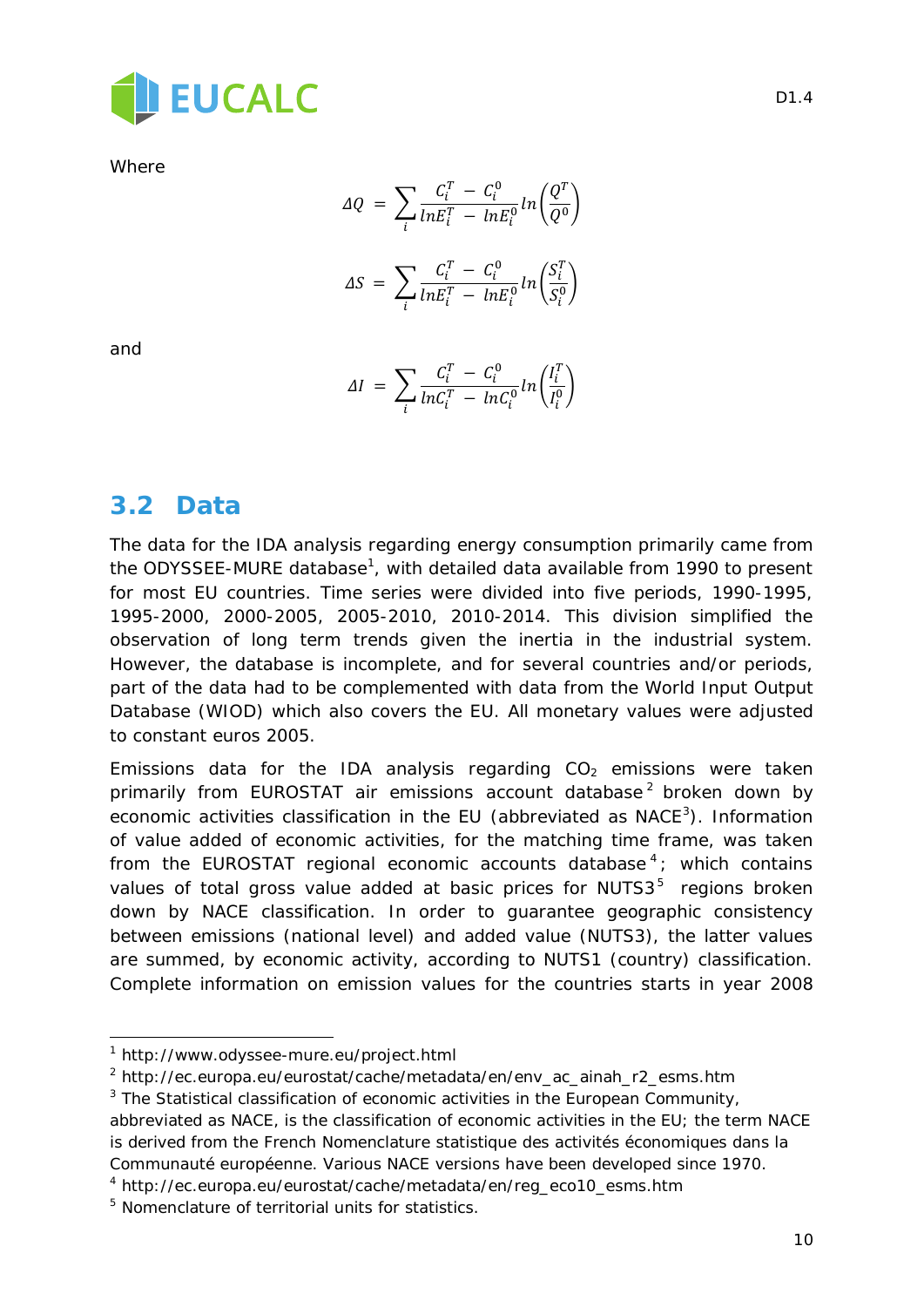

and runs until 2015. Given the shorter time series on emissions (with complete data) than that available for energy, we conduct the analysis only for the time period 2010-2015. The analysis is made at the member state level and is available for all of the EU28 member states.

## <span id="page-10-1"></span>**4 Energy**

### **4.1 Activity, Structure and intensity effects in energy consumption**

The results of the IDA indicate that the EU saw a period of growing deindustrialization throughout the 1990s, as evidenced by the large negative structural effects in [Figure 1](#page-10-0) during the first two time periods analysed. From the year 2000 until 2014 the effect of structure in lowering energy consumption has been progressively decreasing and substituted by increasingly negative intensity effects. Throughout the investigated time-periods the effect of activity (economic growth) has contributed to an increase of energy consumption. When all effects are summed up (black line in [Figure 1\)](#page-10-0), the changes taking place in Europe resulted in a decrease of energy consumption for the time periods 2005-2010 and 2010-2014 of approximately 50 Mtoe.



<span id="page-10-0"></span>*Figure 1 - Decomposition of final energy consumption in Activity, Structural and Intensity effects in the EU (Luxembourg and Malta excluded).*

Structural changes are essentially represented by changes in the share of value added by each sector over the sum of added values or GDP. We can assume that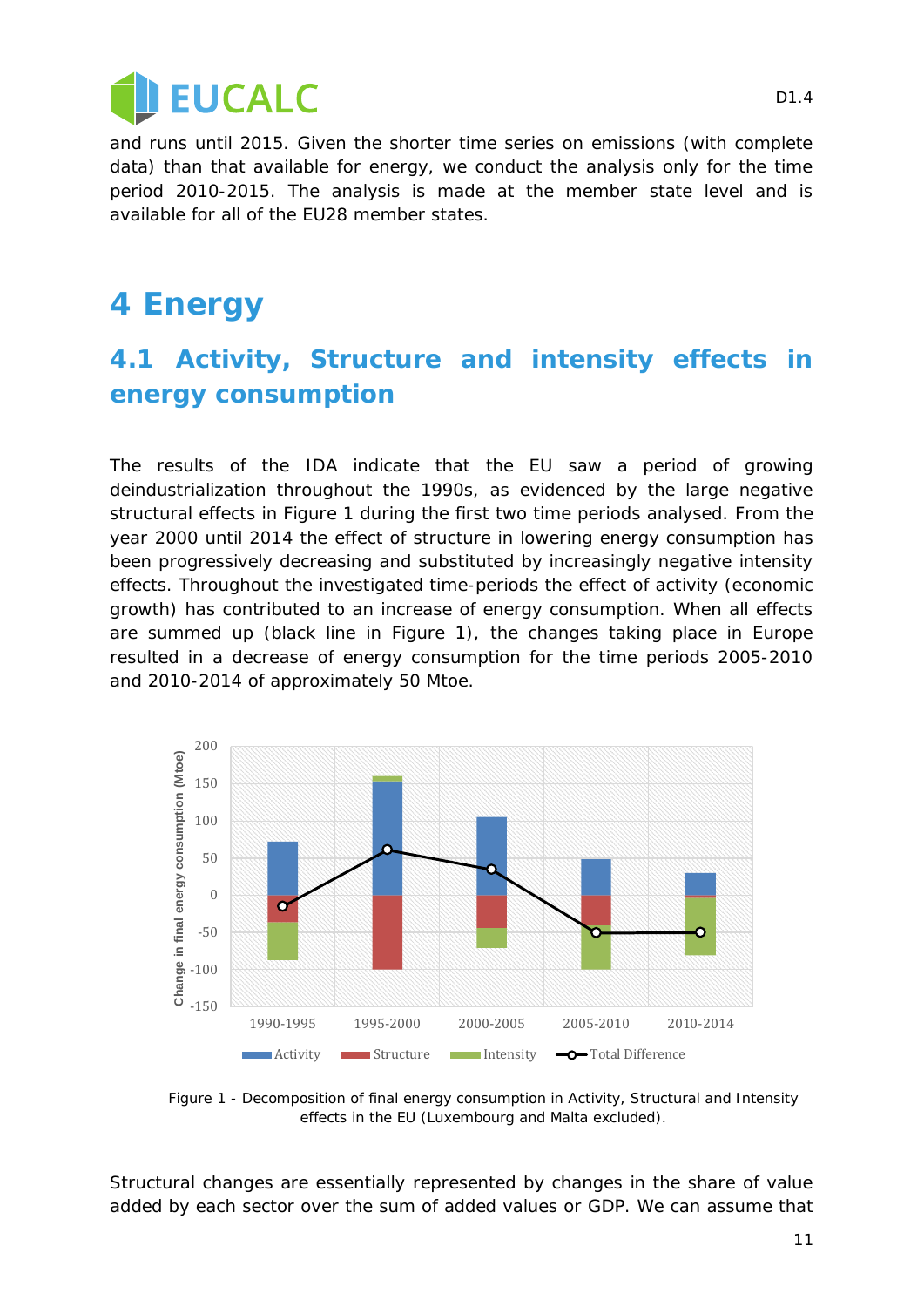

part of the negative structural effects was compensated by imports of equivalent products at least in the manufacturing sector. This highlights the more important role of energy efficiency in the last decade. It is also important to note that many of the effects are relatively small (less than 5% of final energy consumption). This can either be because Europe as a whole saw small homogeneous effects, or because the varying effects between countries average each other out on a regional level, which is what we observe from detailed study of individual member states.

#### <span id="page-11-0"></span>**4.1.1 Geographic**

Across the EU, member states differ significantly in terms of climate, energy policies, industrialization and other factors. These groups can be clustered based on broad regional lines, with Eastern Europe coming later among the trading partners of the EU, the South having milder climates, or the West being more industrialized, for instance. As such, we expected that decomposition would yield different results across these broad geographic regions. We show that in energy terms there are indeed differences, which make it worthwhile to investigate member states individually or as clusters more in depth to understand the political, economic, and historical drivers behind these differences. The figures shown exclude Luxembourg and Malta for lack of data, as well as Cyprus. The results for Cyprus are outliers which, if included, would significantly skew results for Eastern Europe. Additionally, information on total goods transport is not included in the secondary sector for some countries due to data unavailability; these countries are: Belgium, Bulgaria, Estonia, Hungary, Lithuania, and Slovakia.

The results in [Figure 2a](#page-12-0)nd [Figure 3](#page-12-1) illustrate the evolution of structural and energy intensity effects for the industry sector in four European regions. The results indicate that most regions in Europe have deindustrialized albeit at different paces. Northern countries have experienced strong negative structural effect, in particular from the year 2000 onwards. For Eastern economies the relative pace of deindustrialization has been less pronounced and even exhibiting a shy positive effect (leading to more consumption of energy) in the last timeperiod evaluated.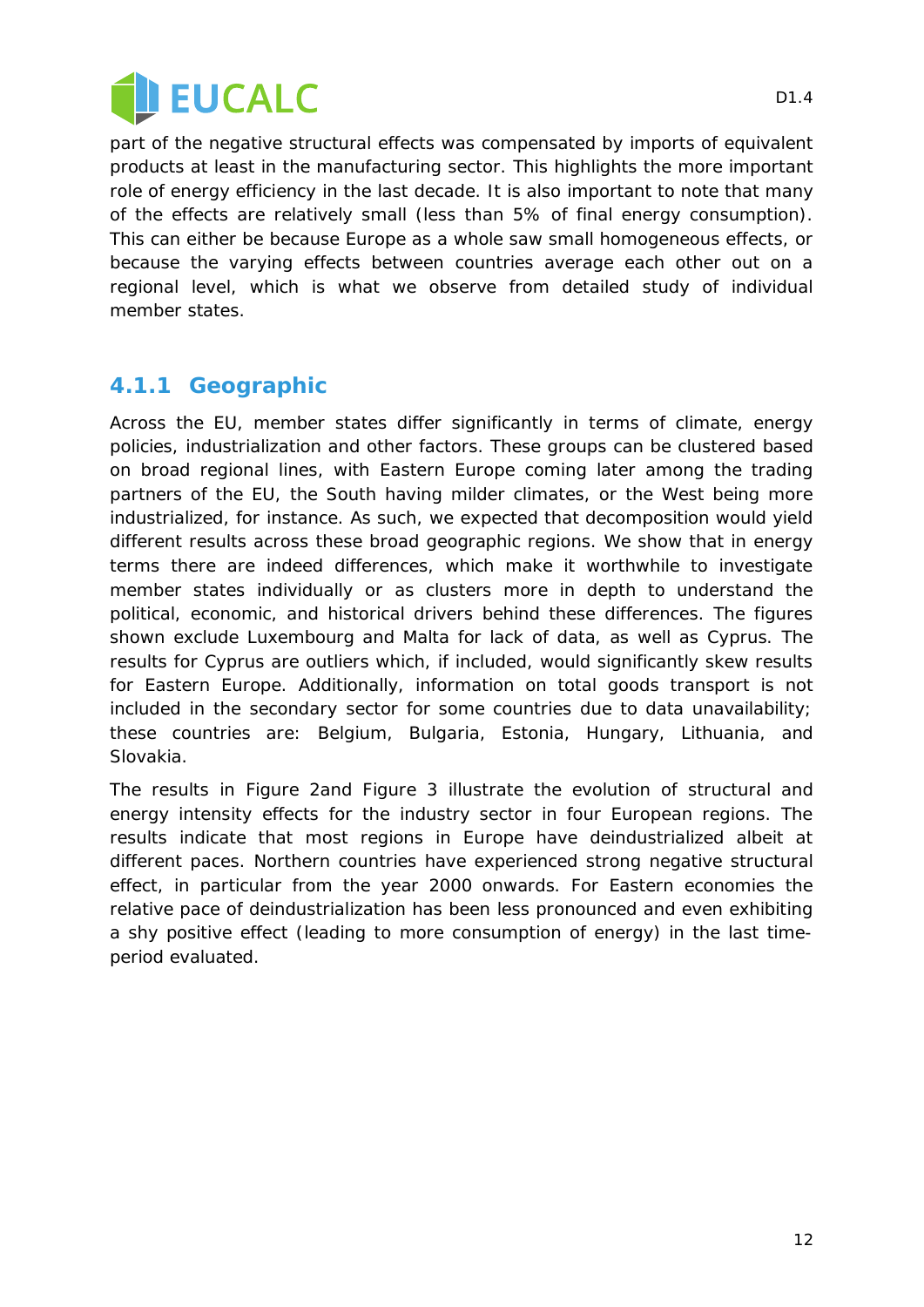



*Figure 2 - Structural effects in the secondary (industry) sector broken down by regional cluster.*

<span id="page-12-0"></span>The smaller pace of deindustrialization in Eastern countries has co-evolved with generous gains in energy efficiency. This is highlighted in [Figure 3](#page-12-1) in which the IDA values for the intensity effect are reported. Throughout the entire time frame evaluated, the intensity effect in Eastern countries has steadily been responsible for savings between 25 and 10% in energy consumption in the secondary sector for the time-periods evaluated (approximately 4.1 to 1.6 % on an annual basis).



<span id="page-12-1"></span>*Figure 3 - Energy intensity changes in the secondary (industry) sector broken down by regional cluster.*

In Northern member states, as mostly lead to reductions in intensity except in the time period 2005-2010. Indeed, in the absence of large and energy intensive industries, small structural changes can lead to relatively large changes in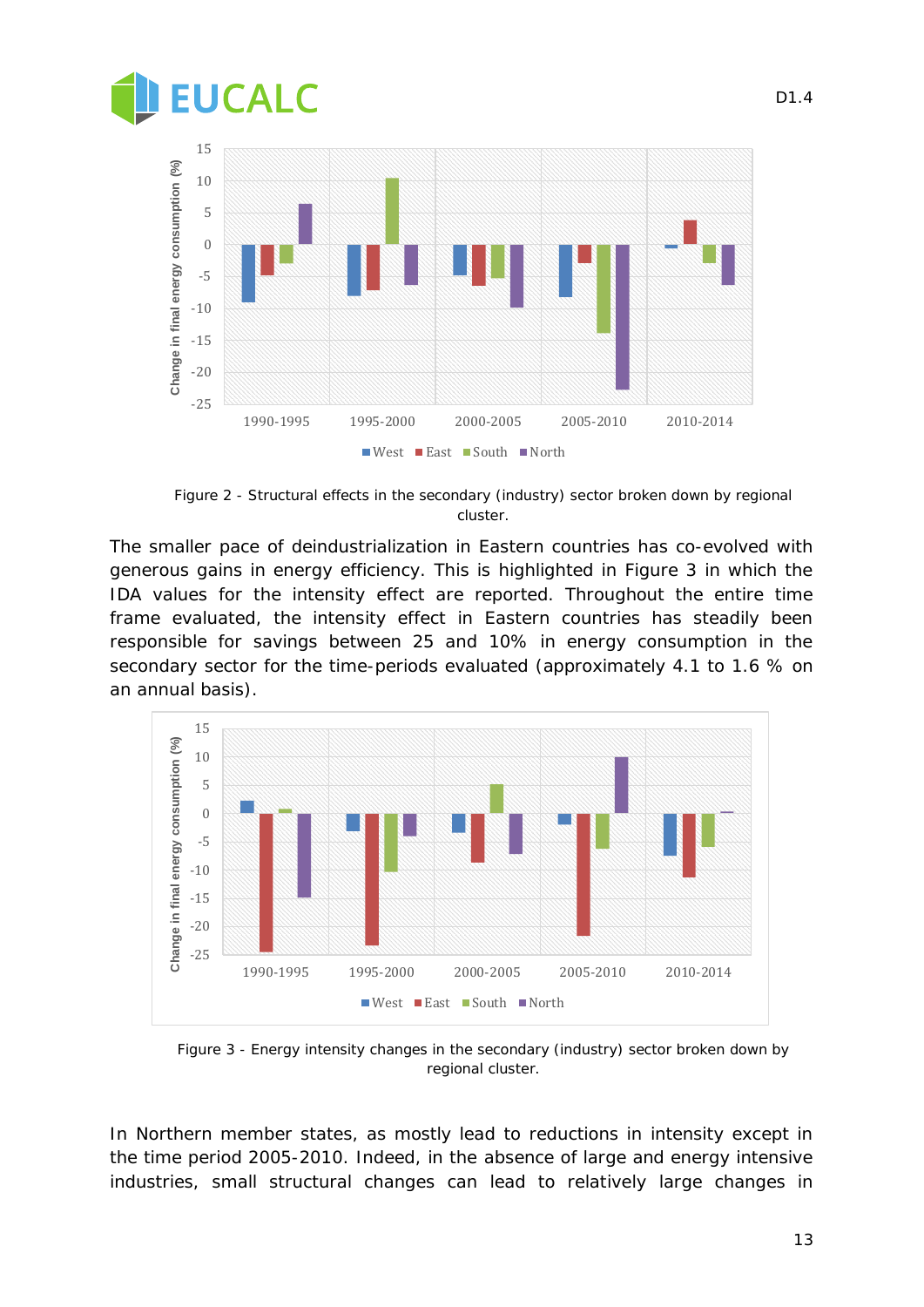

energy consumption. This was somewhat the case in Western European member states over previous periods of time.

#### <span id="page-13-0"></span>**4.1.2 Sectoral**

Across all three sectors, the results show that the 1990s and 2000s saw significant negative structural effects in both the primary and secondary sectors. These effects were more prominent in the 1990s, suggesting that most of the deindustrialization observed in the past 27 years occurred early on. This narrative is only partially in line with evidence from global trade balances, which worsened (deficit) after 2000, but a relatively stable ratio of exports to imports throughout. This is because European trade is largely internal, and changes in one country are partially offset by another. As such, overall effects are smaller than many of the domestic level effects. In addition, while negative intensity effects were pervasive in the primary sector, they were much less noticeable in the secondary, suggesting a larger role in the modernization of agriculture than industrial activities. It is only in the latest period that intensity effects became dominant in the secondary sector.



*Figure 4 - Relative contribution of the activity, structural and intensity effects in the change of final energy consumption in the primary (agriculture, fisheries, forestry) sector in the EU.*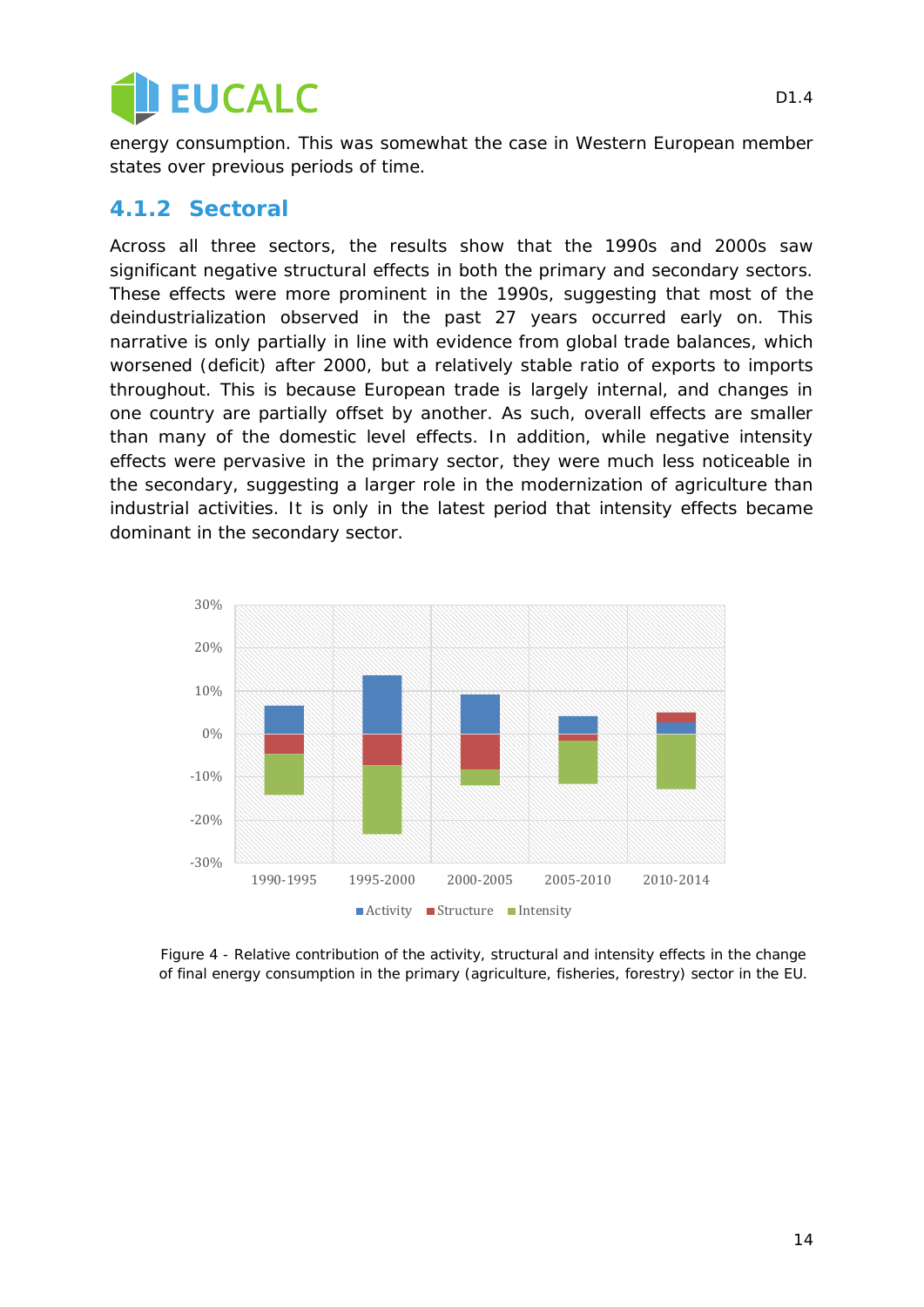



*Figure 5 - Relative contribution of the activity, structural and intensity effects in the change of final energy consumption in the secondary (industry) sector in the EU*

The services sector saw minimal structural effects and small negative intensity effects in most periods. Since intensity effects in these sectors are very large and negative is some countries, but small and sometimes positive in others, the EU as a whole sees the result of averaging out very energy efficient countries, such as Germany, and some which are not so, such as Spain (as can be seen in the geographical clustering above). One of the implications of this result is the uneven application or enforcement of EU directives and other policies regarding energy efficiency across member states and sectors. Support for implementing such policies may also be unevenly distributed leaving it up to the highest value added activities and wealthiest member states to achieve the necessary changes.



*Figure 6 - Relative contribution of the activity, structural and intensity effects in the change of final energy consumption in the tertiary (services) sector in the EU*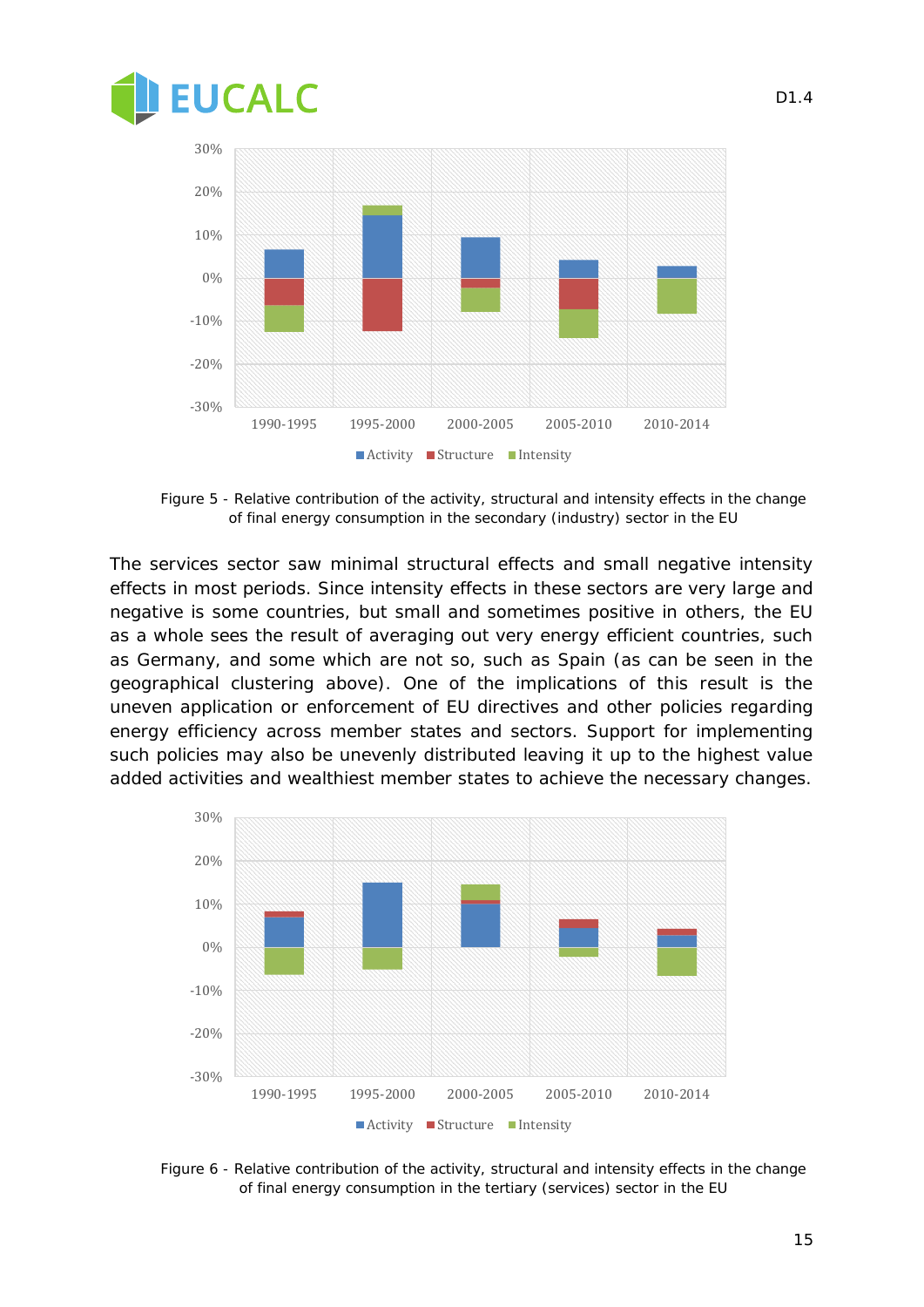## EUCALC **5 Emissions**

## <span id="page-15-1"></span>**5.1 Activity, structural and intensity effects in CO2 emissions**

#### <span id="page-15-2"></span>**5.1.1 Sectoral**

The analysis of IDA for the case of emissions does not enjoy from the same length in time series as the one for energy and hence represents more of a snapshot of changes taking place in recent years (2010-2015) than a statement on how scale, structure and intensity has been influencing the territorial  $CO<sub>2</sub>$ emissions of a country. It also helps to reference the change IDA components obtained for a country with the average change observed across Europe.

Following the results are presented for the case of intensity of the primary sector, structure of the secondary sector, and Activity of the tertiary sector for the time period 2010-2015. The complete results for all the IDA components can be consulted in section [8.1](#page-26-0) of the Annex.

[Figure 7](#page-15-0) shows European countries ranked by their change (from most negative to positive) in intensity of the primary sector. A negative value of the intensity component of IDA contributed to a decrease in territorial emissions associated with the primary sector. The more negative the stronger (in relative terms) has been the contribution in reducing emissions. It should be noted that a negative value in one component of the IDA analysis does not mean *per se* that emission have fallen; it only indicates that *that* particular component contributed to lower the emissions. The "savings" in emissions from a negative value of intensity can be offset by for example, increasing values of scale and structure.



<span id="page-15-0"></span>*Figure 7 - Ranking of countries according to changes intensity of the primary sector.*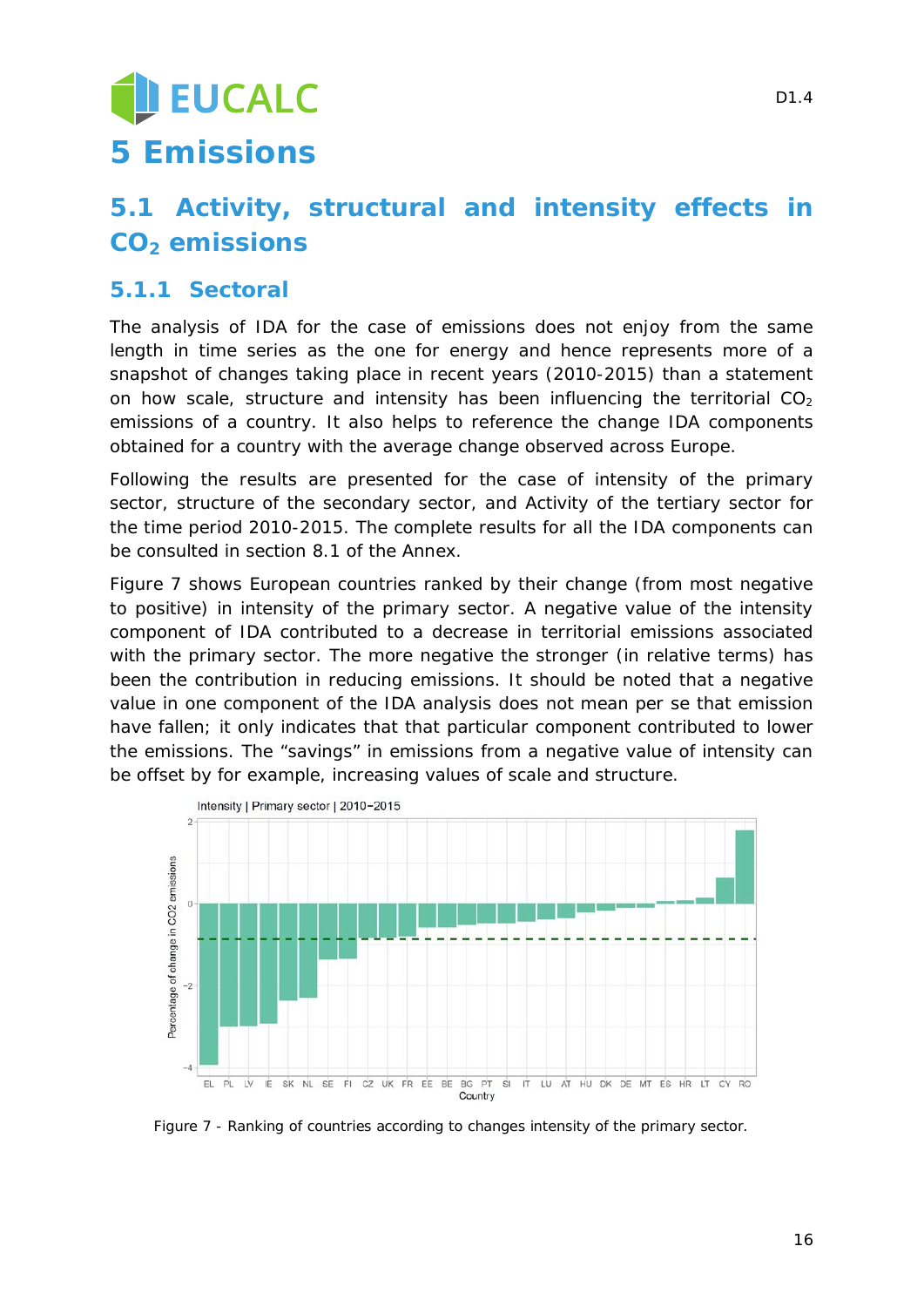

For the particular case of intensity in the primary sector the majority of the countries evaluated returned a negative value. This indicated that the production of goods from the primary sector has become more efficient within their territory and over the time period considered. Decrease in intensities have been observed to rank between  $-2.5^6$  $-2.5^6$  to nearly  $+2\%$ .

The European average change in intensity of the primary sector (dashed line) was close to -1%. Most of the countries trail behind the European average, highlighting the disproportional territorial evolution of intensity change in the primary sector. Positive changes in intensity (meaning a positive contribution to emissions increase in the primary sector) are constrained to only five of the evaluate countries. These are Cyprus (CY), Lithuania (LT), Hungary (HR), Spain (ES) and Romania (RO); only for the latter has the change in intensity been greater than 1%.

In [Figure 8](#page-17-0) countries are ranked according to their IDA values of structure in the secondary (industry) sector. Very much in line with results of section [4.1.1](#page-11-0) for the case of energy, deindustrialization has been associated with relative savings (negative structural effect) in territorial  $CO<sub>2</sub>$  emissions across the majority of the member states for the time period 2000-2015. This effect, when averaged across all member states, contributed  $-2.1\%$  to the difference in CO<sub>2</sub> emissions between 2010 and 2015 (dashed line). The exception to this "general" rule has been a cluster of Eastern economies composed notably by Slovenia (SI) Hungary (HU), Czech Republic (CZ), Lithuania (LT), Poland (PL) and Estonia (EE). The above average negative effect (less relative emissions) of structural changes in Latvia (LV) and Romania (RO), see [Figure 8,](#page-17-0) highlight the heterogeneity of emissions saving taking place in Eastern Europe. For the secondary sector, the average contribution of activity and intensity effects has been of +12 and -12.7% respectively. In total, a drop of final emissions of circa 2.9% for the time period (~0.5% annually) considered has taken place in the secondary sector. Over a comparable time period (2010-2014), the combined effect of activity, structure and intensity in energy consumption (see section [4.1.2\)](#page-13-0) has led to about 5.4% drop in energy consumption  $(-1.1\%$  annually). Accordingly, and in rough terms, the percent reduction in final energy consumption in the secondary sector is circa two times larger than the corresponding savings in territorial  $CO<sub>2</sub>$  emissions. This highlights that in general the reduction of emissions will be much slower that the achievements in energy savings.

<span id="page-16-0"></span>l,  $6$  Given the economic turmoil that has taken place and the economic restructuring in the aftermath of the bailouts of 2010 and 2012, the results for Greece (EL) are to be taken with caution.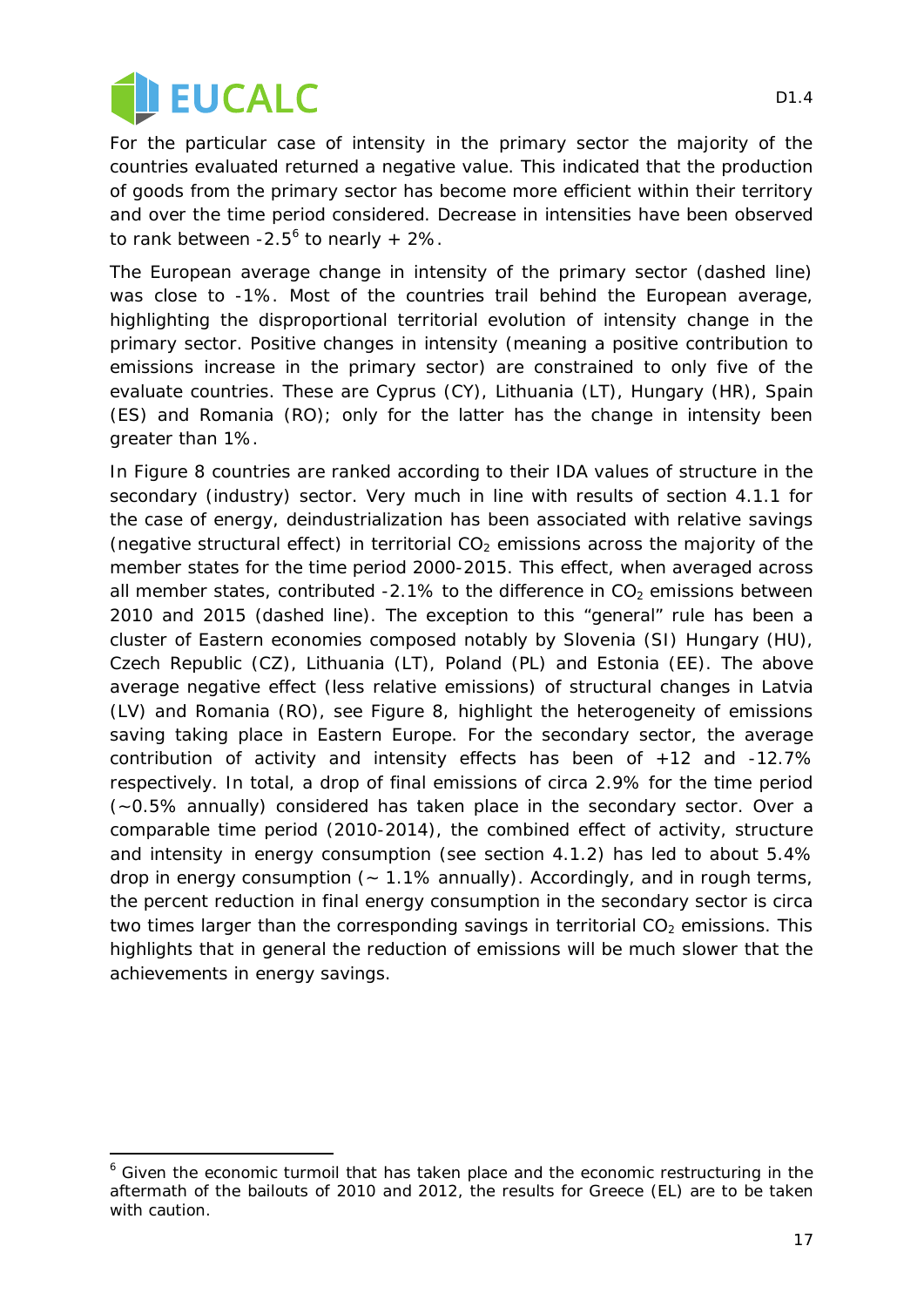

*Figure 8 - Ranking of countries according to changes in structure of the secondary sector.*

<span id="page-17-0"></span>Lastly, [Figure 9](#page-17-1) presents the countries according to the change in activity in the tertiary (services) sector. The more positive the changes in the activity effect, the higher the effect of economic growth in the demand for services. The results indicate the across Europe the contribution of the tertiary sector to the change of emissions between 2010 and 2015 has been positive  $(-1\%)$ . Countries like Estonia (EE), Ireland (IE) and the United Kingdom (UK) have led the change, presenting activity effects well above the European average. These are countries well known for their bet in technological and financial services as engine of development. On the opposite side of the rank Greece (EL), Cyprus (CY), Croatia (HR), Portugal (PT) and Spain (ES) are the only countries in which the activity effect in the tertiary sector has been negative. This might indicate a decrease of activity in sectors like finance or public administration, which would be in line with the Cyprus financial crises of 2012-2013, and the austerity policies in public administrations of countries like Greece and Portugal due to the bailout programs installed after their financial crisis.



<span id="page-17-1"></span>*Figure 9 - Ranking of countries according to changes in activity of the tertiary sector.*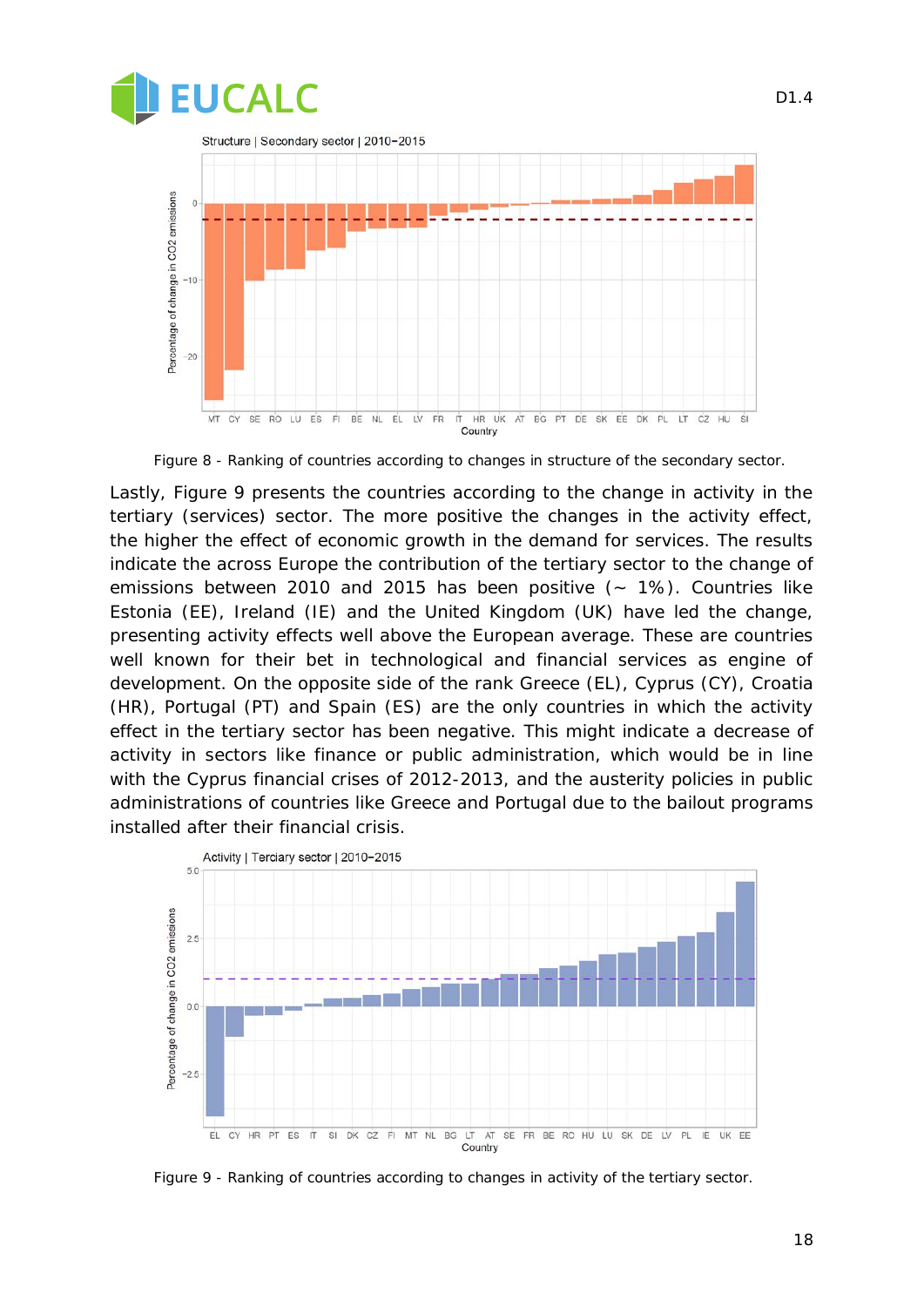

## **6 Typologies of energy and emissions change in Europe**

From a quantitative perspective a typology can be understood as composite measure that involves the classification of observations in terms of their attributes on multiple variables (Babbie, 1998). Classifying data according to key features is a useful strategy to reduce the complexity of observations into more traceable classes or objects. This allows establishing associations between objects and helps to outline structures which are not immediately apparent but gives much sense and meaning to the data when discovered (Kaufman & Rousseeuw, 2009). In the context of the work carried in this deliverable, a typology refers to the observation of typical patterns in the evolution of the activity, structure and intensity determined in sections [4](#page-10-1) and [5](#page-15-1) across time and across member states.

In order to achieve this we devise a simple procedure to identify typologies of IDA component's structure and intensity across time. The procedure is as follows. Using the results IDA analysis for energy consumption we determine in how many of the time periods evaluated the components of activity and intensity (in each sector) are below zero  $(\Delta S < 0 \text{ or } \Delta I < 0)$ . This denotes that the variation in energy consumption had a negative (reducing) influence from these factors. In total five time periods are evaluated; namely 1990-1995, 1995-2000, 2000- 2005, 2005-2010, 2010-2014. A country that has experienced a consistent negative evolution of the structure or intensity components in IDA would have all or most of the time verifying the conditions ΔS<0 or ΔI<0. By contrast, a country for which only sporadically structure and intensity drove energy consumption down would not satisfy the conditions for most to the time periods.

#### **6.1 Structural and intensity changes in the secondary sector**

[Figure 10](#page-19-0) shows the results for the case of structure in the secondary sector of EU28 member states (except Luxembourg and Malta). The map highlights that deindustrialization (ΔS<0) has been a consistent phenomenon in most of the member states. Romania, the United Kingdom, Ireland and Cyprus present a negative evolution of the structure of the secondary sector in all time periods. This highlights that the phenomenon of deindustrialization has been consistent across time in countries with very distinct economic, political and geographic considerations. The majority of countries evaluated (10 out of 26) have experience deindustrialization for the most part (4 out of 5) of the time periods considered. These include large economies like Germany, France and Spain, as well as the Northern member states of Denmark, Finland and Sweden. The evolution of structure in Eastern Europe presents us with a rather mixed picture.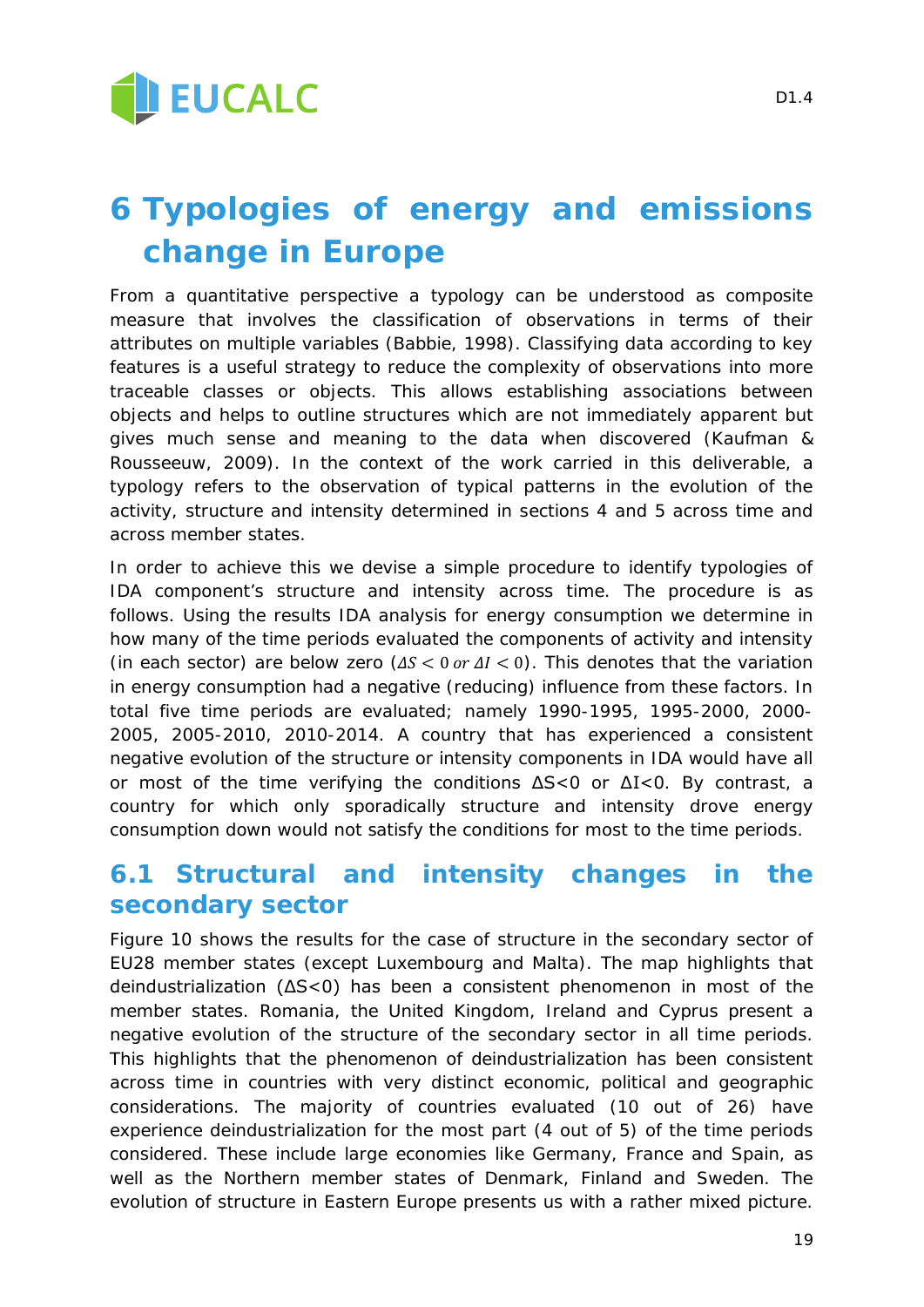

On the one hand Poland has seen the structure of its secondary sector contributing positively to energy consumption in the large majority of the time periods evaluated. Meanwhile, Bulgaria, Romania and Hungary show a contrasting evolution with noticeable deindustrialization for most of the time periods.



*Figure 10 - Patterns of structure (left) and intensity (right) across time in the secondary sector.*

<span id="page-19-0"></span>On regard to the intensity component (right side of [Figure 10\)](#page-19-0), the analysis shows a fragmented picture across the evaluated countries. Countries that were identified as similar in regard to their structure evolution in [Figure 10](#page-19-0) present contrasting evolutions of intensity. This is particularly noticeable for the cases of Germany, France and Spain. Germany shows a decrease of intensity of the secondary sector only two out of the five time periods investigated while France exhibits a consistent decrease of the intensity component (5 out of 5 time periods). Spain ranks in between Germany and France. The picture is more homogenous in Eastern Europe. Consistent reduction on energy demand from intensity can be observed very much from the Baltic countries down to Bulgaria.

#### **6.2 Cross sectoral changes of energy intensity**

Although the examples provided beforehand give a glimpse on certain "groups" emerging; e.g., generalized deindustrialization in most of the EU member states vs holding of industry in particular Eastern economies (see [Figure 10\)](#page-19-0), or the consistent drop in intensity for industry in Eastern countries; it is only when we extend the analysis to account for the evolution of structure or intensity across all sectors at time periods that more traceable typologies emerge. Accordingly, we carry the same analysis for the primary, secondary and tertiary sectors. We then evaluate for which countries a decrease of intensity (ΔI<0) has been consistent across all sectors and time periods. By consistent we mean that "more often than not"  $\Delta I$  is <0 in all sectors. We take three (3) or more time periods as a threshold for this analysis (out of a total of five). In practice this procedure differentiates the countries for which a decrease in intensity has been observed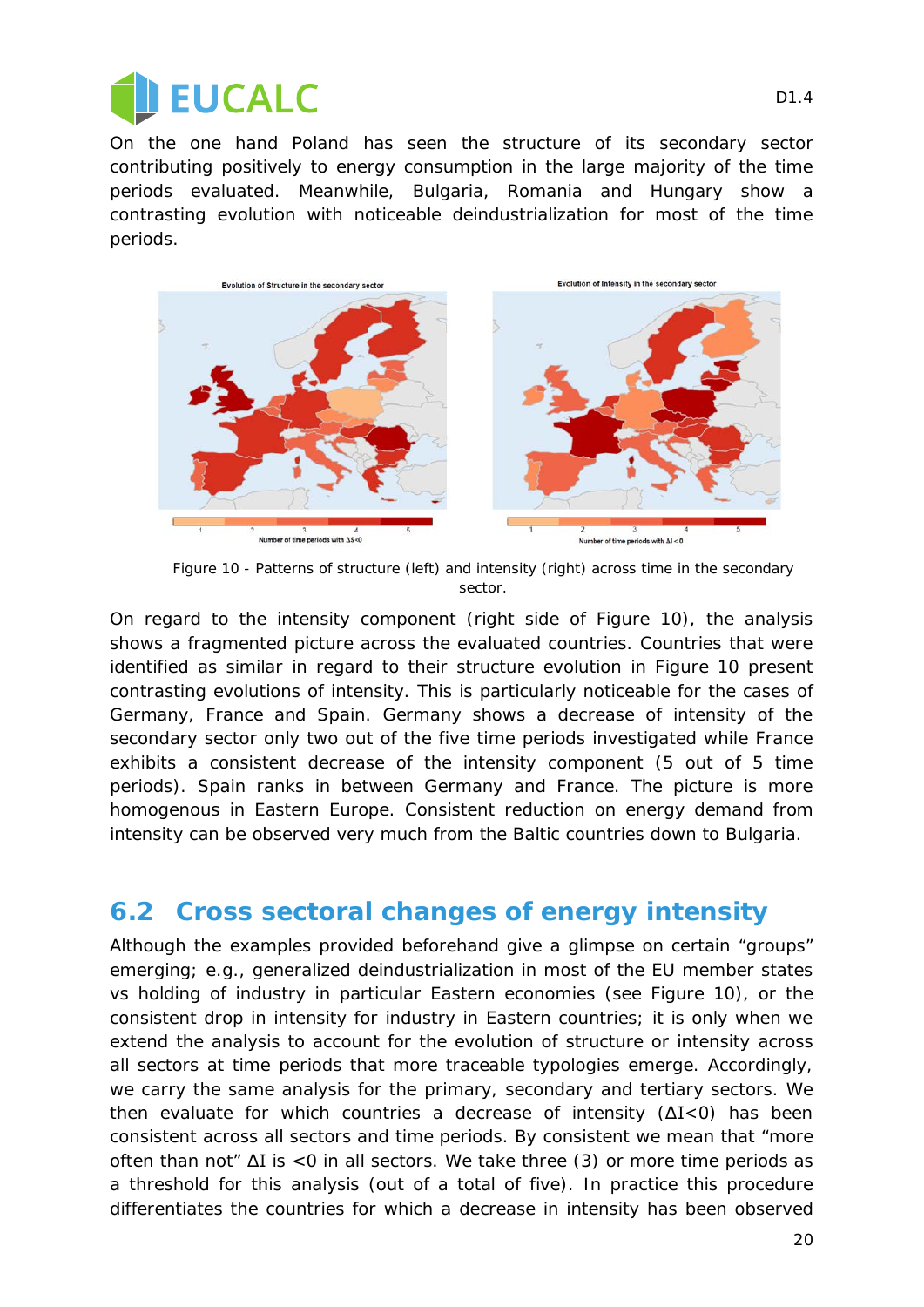

for 60% or more of the time periods evaluated for all three sectors. [Figure 11](#page-20-0) illustrates the results obtained.



<span id="page-20-0"></span>*Figure 11 - Typologies of decrease of structure in the primary and secondary sectors (left); and cross sectional decrease of intensity (right).* 

Concerning the decrease of structure in both the primary and secondary sectors [\(Figure 11,](#page-20-0) left), we observed that this phenomenon has been most persistently taking place in persistent in South East Europe, UK and Ireland, parts of central Europe like Germany, Austria and Hungary, The Netherlands and Belgium, Portugal Finland and Latvia. Large economies such as France, Spain have more often than not experienced a rise in the structure of the primary and secondary sectors between 1995 and 2014. The same is observed in parts of Eastern Europe like Poland and Lithuania. In regard to the drop of intensity across all sectors [\(Figure 11,](#page-20-0) right), these have been taking place in most of Eastern Europe, Austria, Croatia and Slovenia, France and Belgium and the UK. In these countries all the sectors have experienced more often than not a decrease in intensity of energy consumption across all the sectors considered and time periods investigated.

#### **6.3 Decoupling of territorial emissions**

The results of section [5.1.1](#page-15-2) pointed for a generalized gain in efficiency (emissions released per unit of economic output) regarding territorial emissions of  $CO<sub>2</sub>$  in the primary sector. At the same time, the additional demand generated by economic growth in the primary sector (the activity factor) has generally increased (see [Figure 15](#page-26-1) of the Annex) while the structural component of the IDA shows a mix of both positive and negative values. Hence the following question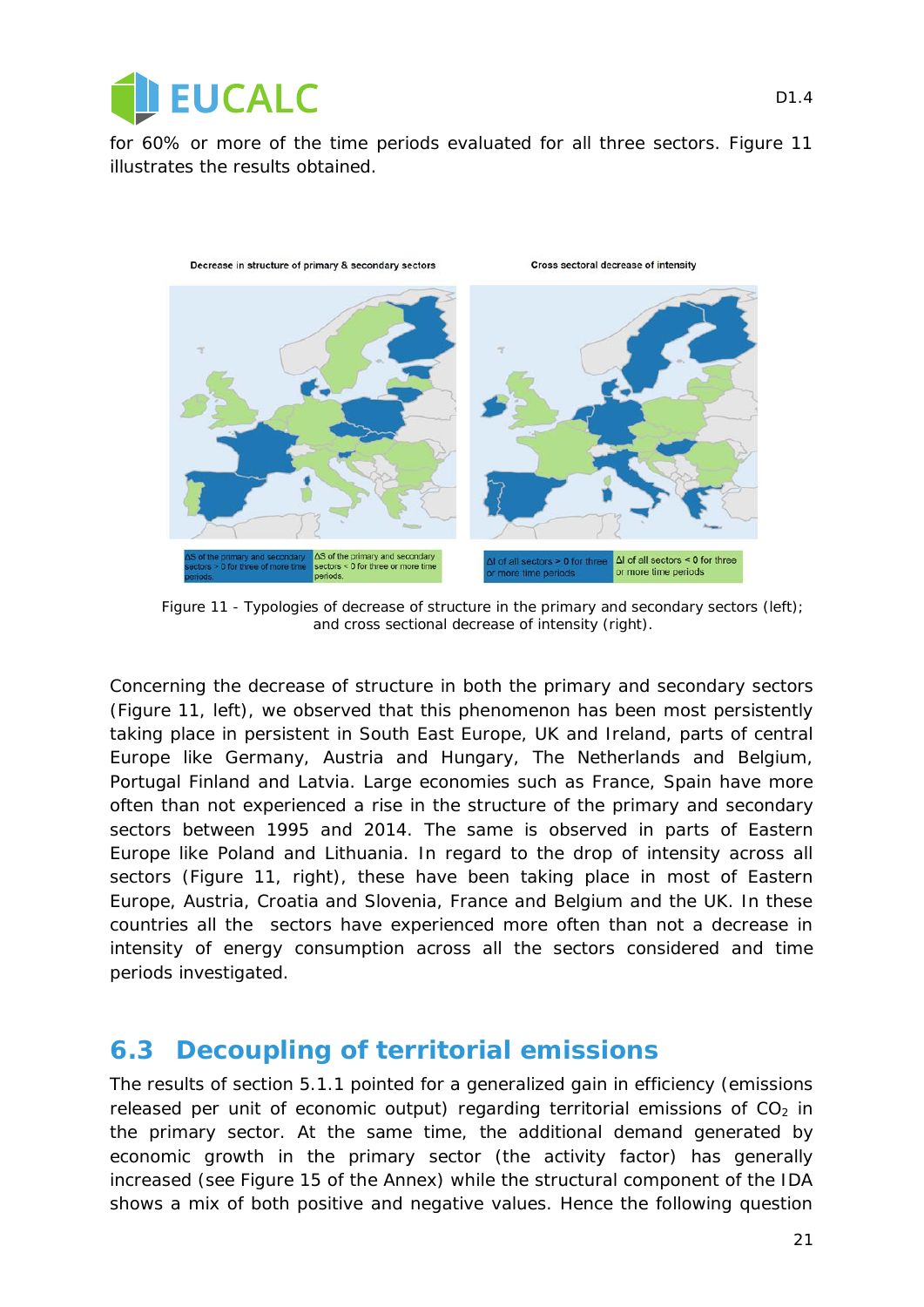

can be asked: what is rising faster? The gains in efficiency of a country (which lowers emissions) or the increase demand from economic growth (which generally leads to an increase in associated emissions). In order to shed light into this question [Figure 12](#page-21-0) shows a cross plot of the scale effect *versus* the combined effect of structure and intensity in countries<sup>[7](#page-21-1)</sup>. The dashed line indicates the separation of two regions. In countries above the dashed line scale effect outpaces the combined effects of structure and intensity. For countries below the dashed line the increase of emissions caused by economic growth is outpaced by improvements in efficiency and changes in the economic structure of the country. For countries in the neighbourhood of the dashed line, increases in emissions brought about changes in scale and reductions from intensity improvements and structural changes mostly balance out.



<span id="page-21-0"></span>*Figure 12 - Activity effect vs the combined effect of structure and intensity for the primary sector.*

The same exercise presented in [Figure 12](#page-21-0) for the case of the primary sector was conducted for the secondary (industry), see [Figure 13.](#page-22-0) As before, countries  $8$ below the 1:1 line (dashed) are those for which the positive (increasing) effect of activity in territorial emissions is outpaced by gains (reductions) of emissions brought about changes in the structure of the economy and efficiency (fewer emissions per economic output).

Most of the countries for which the activity effect was positive during the investigated time frame are located below the 1:1 line. This indicates that countries have decoupled their economic activity from territorial emissions of  $CO<sub>2</sub>$ between 2010 and 2015. The perpendicular distance of countries to the 1:1 line indicates how strong the decoupling has been. Accordingly, Italy (IT) and Finland (FI) are those for which the largest difference between the positive effect of activity and the compensating effects of structure and intensity have been

l

<span id="page-21-1"></span> $<sup>7</sup>$  Only countries with positive changes in the activity factor are shown.</sup>

<span id="page-21-2"></span><sup>&</sup>lt;sup>8</sup> Only countries with positive changes in the activity factor are shown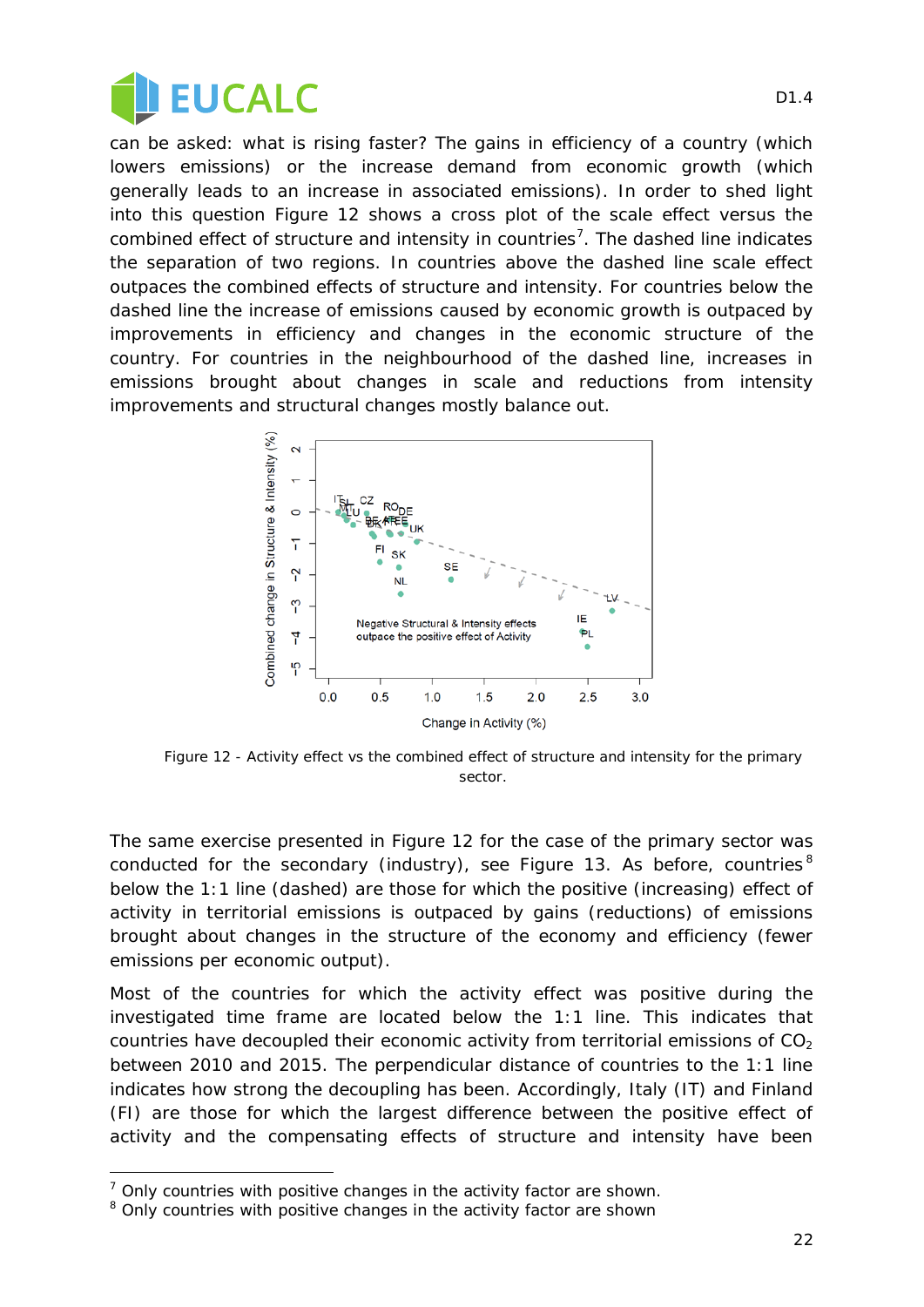

observed. For Finland, the decrease in emissions brought about gains in efficiency and structural change were of about -20% while the effect of increase economic growth (activity) in emissions +10%. For the countries above the 1:1 line the opposite takes place. The most "extreme" case appears to be Estonia (EE) where although efficiency and structural change have contributed negatively (reduction) to  $CO<sub>2</sub>$  emissions (in the reason of about -8% during the timeperiod), the relative contribution of economic growth to emissions has been of more than 30%. Given the limited time series it is not possible at the moment to discern on how persistent in time the decoupling (and non-decoupling) has been. This would demand for a more comprehensive analysis including longer time series of  $CO<sub>2</sub>$  emissions broken down by sectoral activity and available for all member states.



<span id="page-22-0"></span>*Figure 13 - Activity effect vs the combined effect of structure and intensity for the secondary sector*

Unlike for the cases of the primary and secondary sectors, positive change in the activity of the tertiary sector [\(Figure 14\)](#page-23-0) effect seem to be either outpaced, or compensated, by improvements in the intensity effect in nearly all the countries. The territorial decoupling of the tertiary sector appears therefore to be widespread across Europe, at least for the time-period evaluated. Although this constitutes good news, the fraction of green-house-gas emissions attributable to the service sector has been of about  $10\%$ <sup>[9](#page-22-1)</sup> in 2015.

l

<span id="page-22-1"></span><sup>9</sup> http://ec.europa.eu/eurostat/statistics-

explained/index.php/Greenhouse\_gas\_emission\_statistics\_-\_air\_emissions\_accounts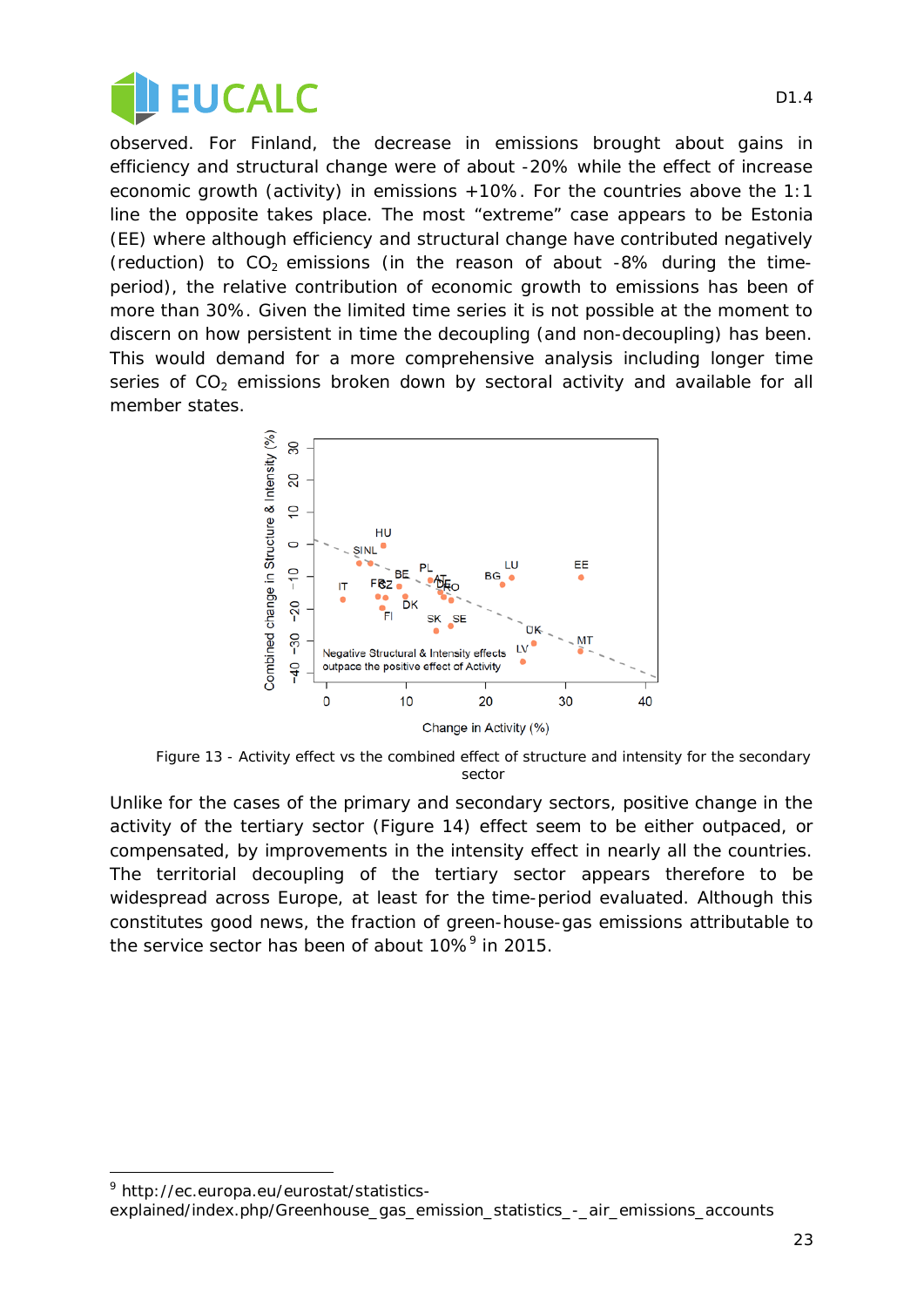



<span id="page-23-0"></span>*Figure 14 - Activity effect vs the combined effect of structure and intensity for the tertiary sector*

## **7 Conclusions**

While results of the IDA can vary greatly among countries, negative structural effects in the secondary sector played a role in all countries for at least one of the time periods, but often more. These effects were predominant in the 1990s and early 2000s, after which they mostly subsided and gave way to larger intensity effects. This seems to corroborate the hypothesis that a significant portion of the drop in energy consumption in European countries is due to deindustrialization rather than to energy efficiency. An equally significant portion can be attributed to energy efficiency. This points for much of the decoupling observed between economic growth and energy consumption to be virtual: it is largely due to the outsourcing of energy intensive activities. Accordingly, a shift in the dialogue of decoupling is necessary, and further emphasis put in devising effective energy efficiency policies for the key economic sectors of the EU.

In regard to the IDA made for territorial emissions of  $CO<sub>2</sub>$  the results are in line with those obtained for the case of energy. We found that for the majority of the countries the negative effect (decrease) in emissions brought about improvements in efficiency and structural changes outpace the positive (increase) effect on emissions brought about economic growth. For the time period evaluated (2010-2015) this has been particularly true to the tertiary and primary sectors. For the secondary (by far the most energy intensity sector) such apparent decoupling is also common among countries but to a larger extent that in the previous sectors. When IDA results for energy and emissions are compared for the matching time period, preliminary results point for the existence of a considerable lag between decreases in energy consumption of drop in territorial emissions in Europe. We have determined that the percentage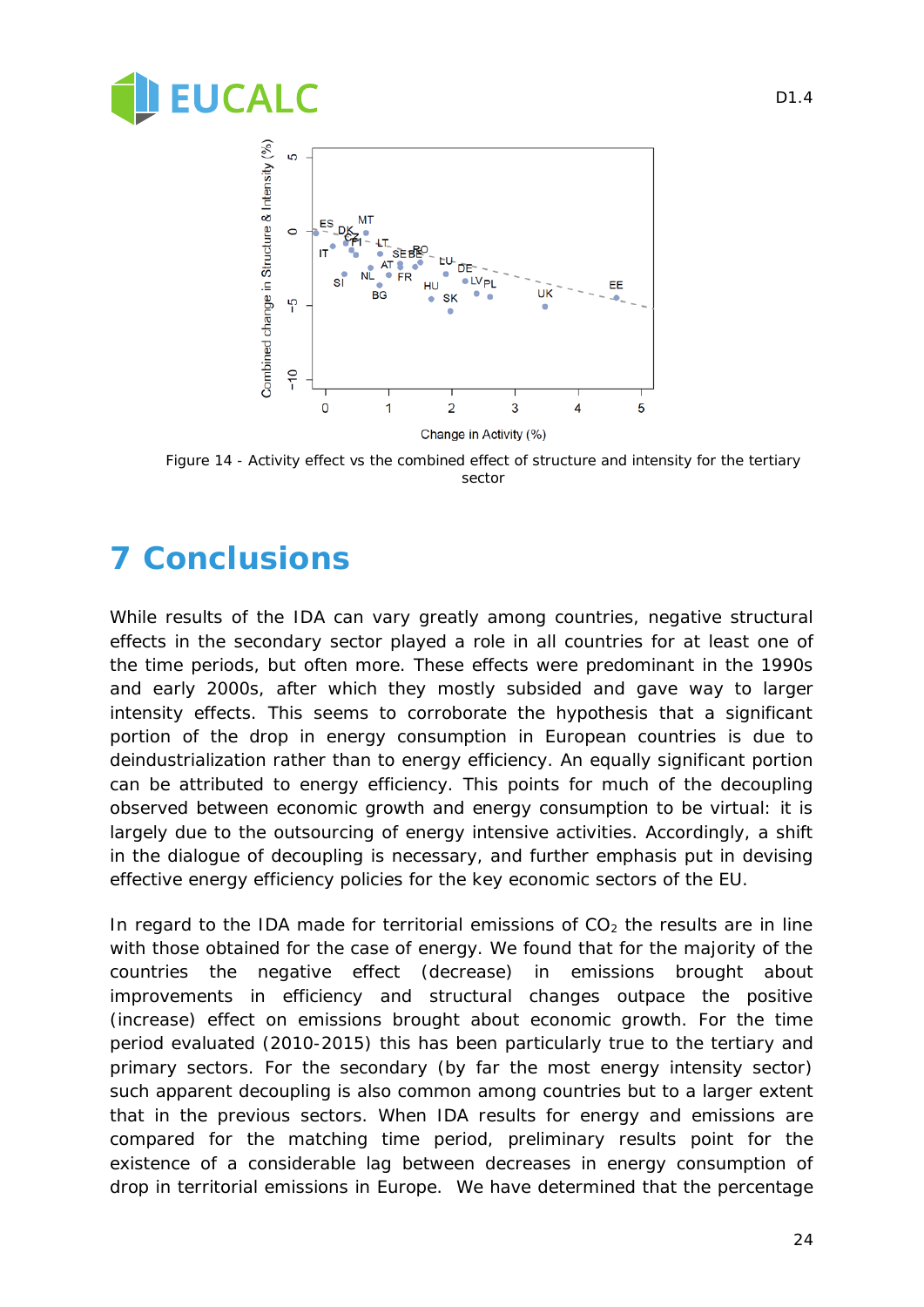

reduction of final energy consumption in the secondary sector is circa two times larger than the corresponding savings in territorial  $CO<sub>2</sub>$  emissions. This highlights that in general the reduction of emissions will be felt much slower that the achievements in energy savings.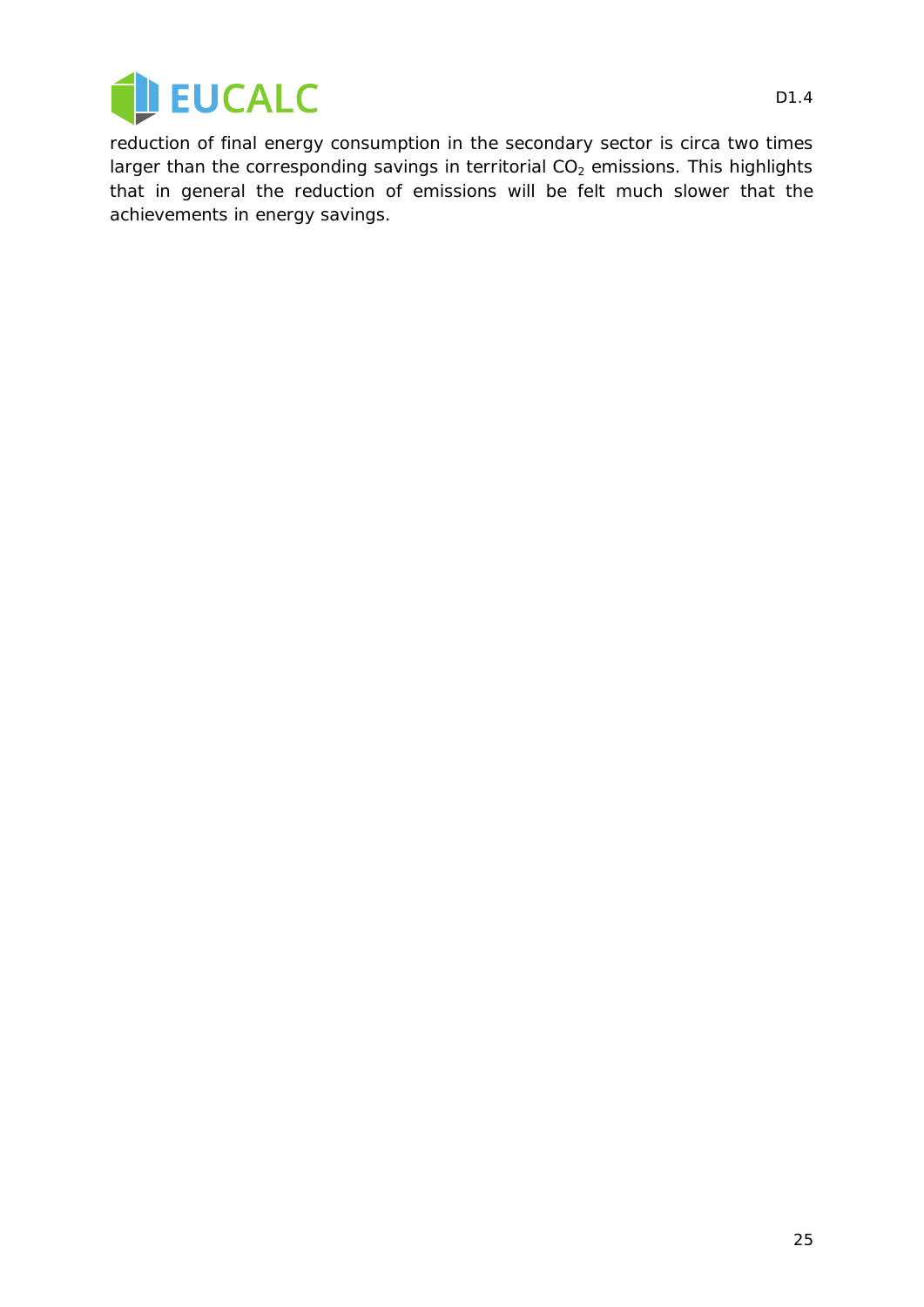## **JEUCALC References**

Ang, B.W. and Zhang, F.Q., 2000. A survey of index decomposition analysis in energy and environmental studies. *Energy*, *25*(12), pp.1149-1176.

Ang, B.W. "Decomposition analysis for policymaking in energy: which is the preferred method?" Energy Policy, 2004

Babbie, Earl R. (1998), *The practice of social research*. International Thomson Publishing Services, 1998.

Costa, L., Rybski, D., & Kropp, J. P. (2011). A human development framework for CO2 reductions. *PloS one*, *6*(12), e29262.

EEA (2016), Trends in energy intensity, gross domestic product and gross inland energy consumption." European Environmental Agency, December 2016.

Hoekstra et al. "Comparing structural and index decomposition analysis". Energy Economics, 2013

IEA (208), Worldwide trends in energy use and efficiency, International Energy Agency, 2008.

Kaufman, L. and Rousseeuw, P.J., (2009). *Finding groups in data: an introduction to cluster analysis* (Vol. 344). John Wiley & Sons, 2009

Moreau, V., & Vuille, F (2018). Decoupling Energy Use and Economic Growth: Counter Evidence from Structural Effects and Embodied Energy in Trade. Applied Energy, Elsevier, 20 Feb. 2018.

Steinberger, J. K., Roberts, J. T., Peters, G. P., & Baiocchi, G. (2012). Pathways of human development and carbon emissions embodied in trade. *Nature Climate Change*, *2*(2), 81.

UNEP (2011), M. Fischer-Kowalski, M. Swilling, E. von Weizs□acker, Y. Ren, Y. Moriguchi, W. Crane, F. Krausmann, N. Eisenmenger, S. Giljum, P. Hennicke, P. R. Lankao, A. S. Manalang, and S. Sewerin, Decoupling natural resource use and environmental impacts from economic growth, a report of the working group on decoupling to the international resource panel, UNEP, 2011.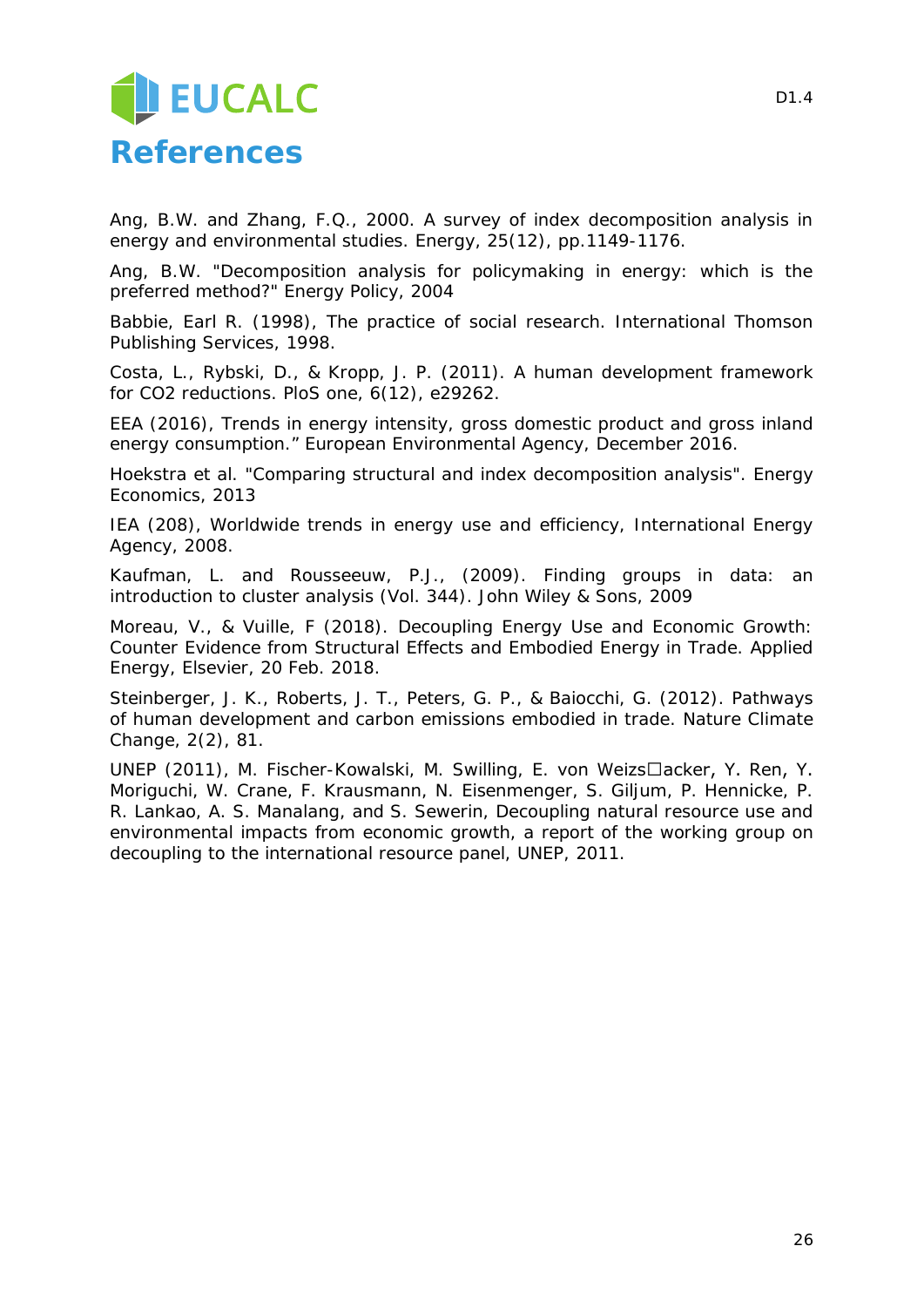

## **8 Annex**

### <span id="page-26-0"></span>**8.1 Components of IDA analysis for territorial CO2 Emissions**



*Figure 15 - IDA results for the primary sector, period 2015-2010*

<span id="page-26-1"></span>![](_page_26_Figure_5.jpeg)

*Figure 16 - IDA results for the secondary sector, period 2015-2010*